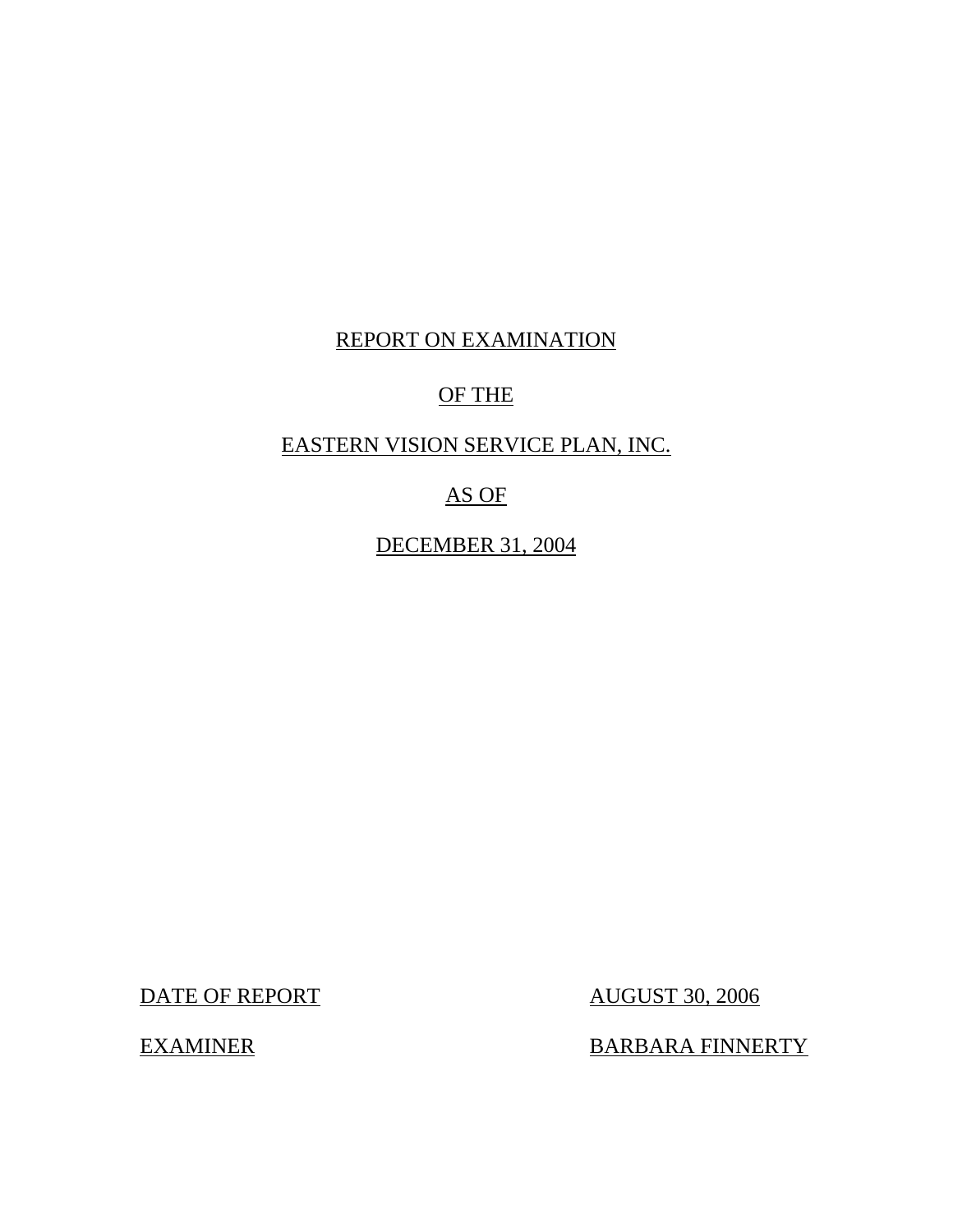## **TABLE OF CONTENTS**

| <b>ITEM NO.</b>  |                                                                                                                                                                                                                                                                         |                                                                                                                       | PAGE NO.                                                                      |
|------------------|-------------------------------------------------------------------------------------------------------------------------------------------------------------------------------------------------------------------------------------------------------------------------|-----------------------------------------------------------------------------------------------------------------------|-------------------------------------------------------------------------------|
| 1.               | Scope of Examination                                                                                                                                                                                                                                                    | $\overline{2}$                                                                                                        |                                                                               |
| 2.               | <b>Executive Summary</b>                                                                                                                                                                                                                                                |                                                                                                                       | 3                                                                             |
| 3.               | Description of Plan                                                                                                                                                                                                                                                     |                                                                                                                       | 4                                                                             |
|                  | A.<br>Management<br>B <sub>1</sub><br>C.<br>Reinsurance<br>D.<br>Holding company system<br>E.<br>Significant operating ratios<br>Investment activities<br>F.<br>G.<br>Abandoned property<br>Accounts and records<br>H.<br>1. Risk revenue<br>3. Fee-for-service revenue | Territory and plan of operation<br>2. Administrative service contract revenue<br>4. Parent, subsidiary and affiliates | 5<br>6<br>7<br>$\overline{7}$<br>10<br>10<br>10<br>11<br>11<br>12<br>13<br>14 |
| $\overline{4}$ . | <b>Financial Statements</b>                                                                                                                                                                                                                                             |                                                                                                                       | 16                                                                            |
|                  | A.<br><b>Balance</b> sheet<br><b>B.</b>                                                                                                                                                                                                                                 | Underwriting and investment exhibit                                                                                   | 16<br>17                                                                      |
| 5.               |                                                                                                                                                                                                                                                                         | Claims and unpaid claim adjustment expense                                                                            | 19                                                                            |
| 6.               | Treatment of policyholders and claimants                                                                                                                                                                                                                                |                                                                                                                       | 19                                                                            |
|                  | Claims processing<br>А.<br>2. Attribute sample<br><b>B.</b><br>Rating                                                                                                                                                                                                   | 1. Prompt settlement of claims                                                                                        | 19<br>19<br>21<br>22                                                          |
| 7.               |                                                                                                                                                                                                                                                                         | Compliance with prior report on examination                                                                           | 23                                                                            |
| 8.               |                                                                                                                                                                                                                                                                         | Summary of comments and recommendations                                                                               | 26                                                                            |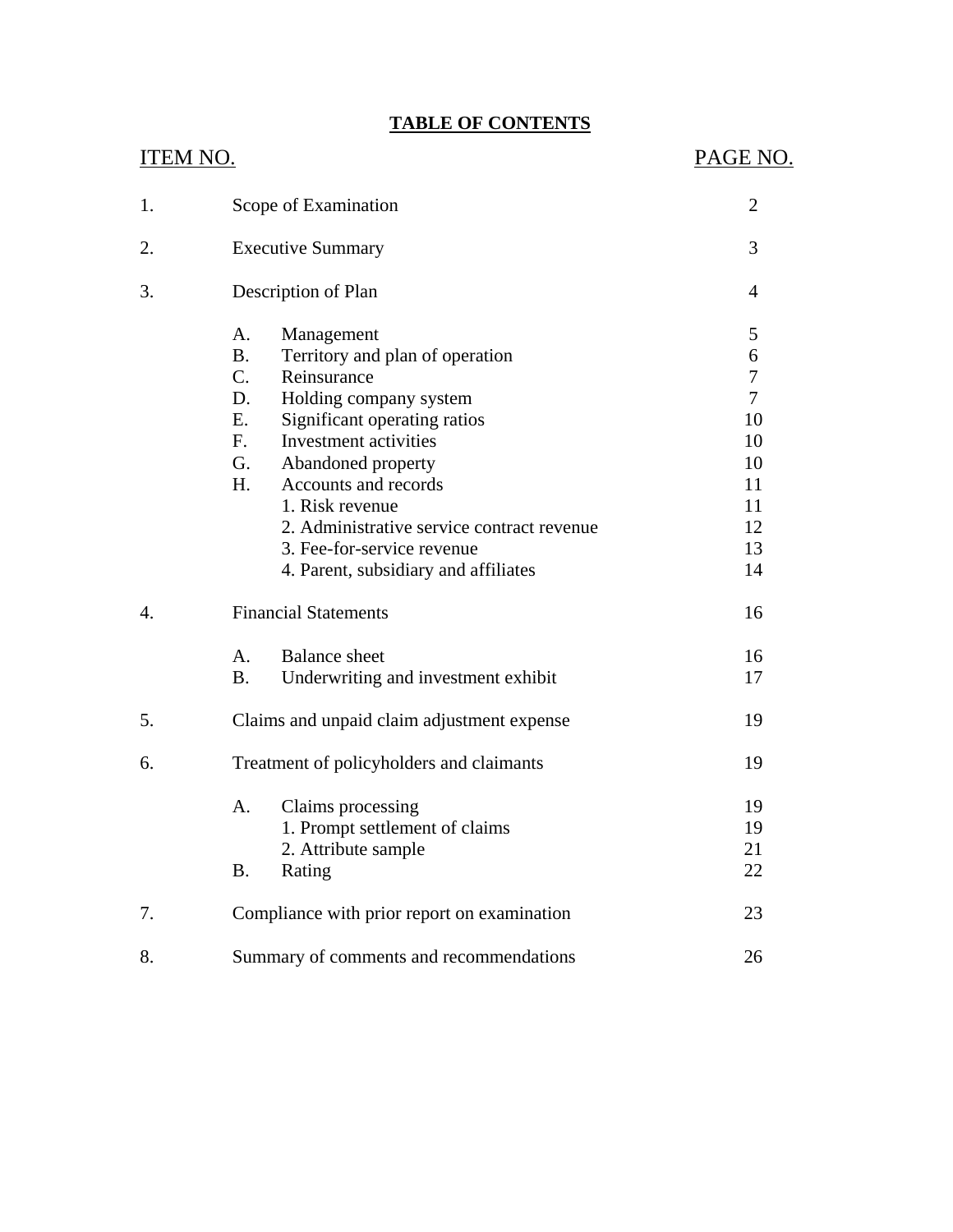

STATE OF NEW YORK INSURANCE DEPARTMENT 25 BEAVER STREET NEW YORK, NEW YORK, 10004

Governor

GEORGE E. PATAKI HOWARD MILLS Superintendent of Insurance

August 30, 2006

Honorable Howard Mills Superintendent of Insurance Albany, New York 12257

Sir:

Pursuant to the requirements of the New York Insurance Law and in compliance with the instructions contained in Appointment Number 22433, dated March 20, 2006, annexed hereto, I have made an examination into the condition and affairs of Eastern Vision Service Plan, Inc., an Article 43 of the New York Insurance Law insurer as of December 31, 2004 and submit the following report thereon.

The examination was conducted at the Plan's office located at 3333 Quality Drive, Rancho Cordova, CA 95670. Eastern Vision Service Plan, Inc. is a wholly owned subsidiary of Vision Service Plan, Inc.

Wherever the designations "the Plan" or "EVSP" appears herein without qualification, it should be understood to indicate Eastern Vision Service Plan, Inc. Whenever the terms "the Parent" or "VSP" appear herein without qualification, they should be understood to mean Vision Service Plan, Inc.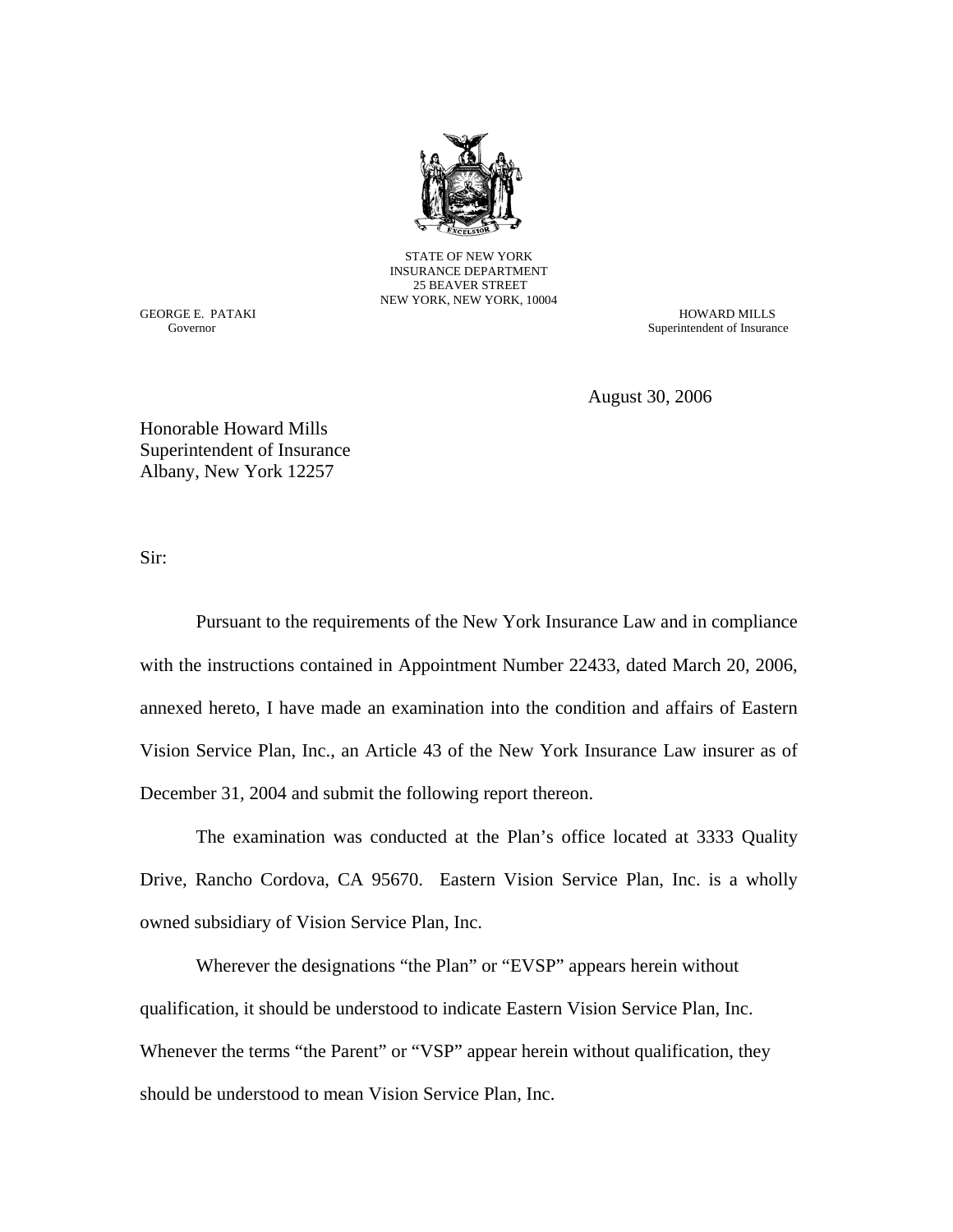#### 1. **SCOPE OF EXAMINATION**

The previous examination was conducted as of December 31, 1999. This examination covered the period from January 1, 2000 through December 31, 2004. Transactions occurring subsequent to this period were reviewed where deemed appropriate by the examiner.

The examination comprised a risk based verification of assets and liabilities as of December 31, 2004 in accordance with statutory accounting principles (SAP), as adopted by this Department, a review of income and disbursements deemed necessary to accomplish such verification and utilized, to the extent considered appropriate, work performed by the Plan's independent certified public accountants. A review or audit was also made of the following items as called for in the Examiners Handbook of the National Association of Insurance Commissioners:

> History of the Plan Management and control Corporate records Fidelity bonds and other insurance Territory and plan of operation Growth of the Plan Business in force Accounts and records Loss experience Financial statements Treatment of policyholders and claimants

A review was also made to ascertain what action was taken by the Plan with regard to comments and recommendations in the prior report on examination.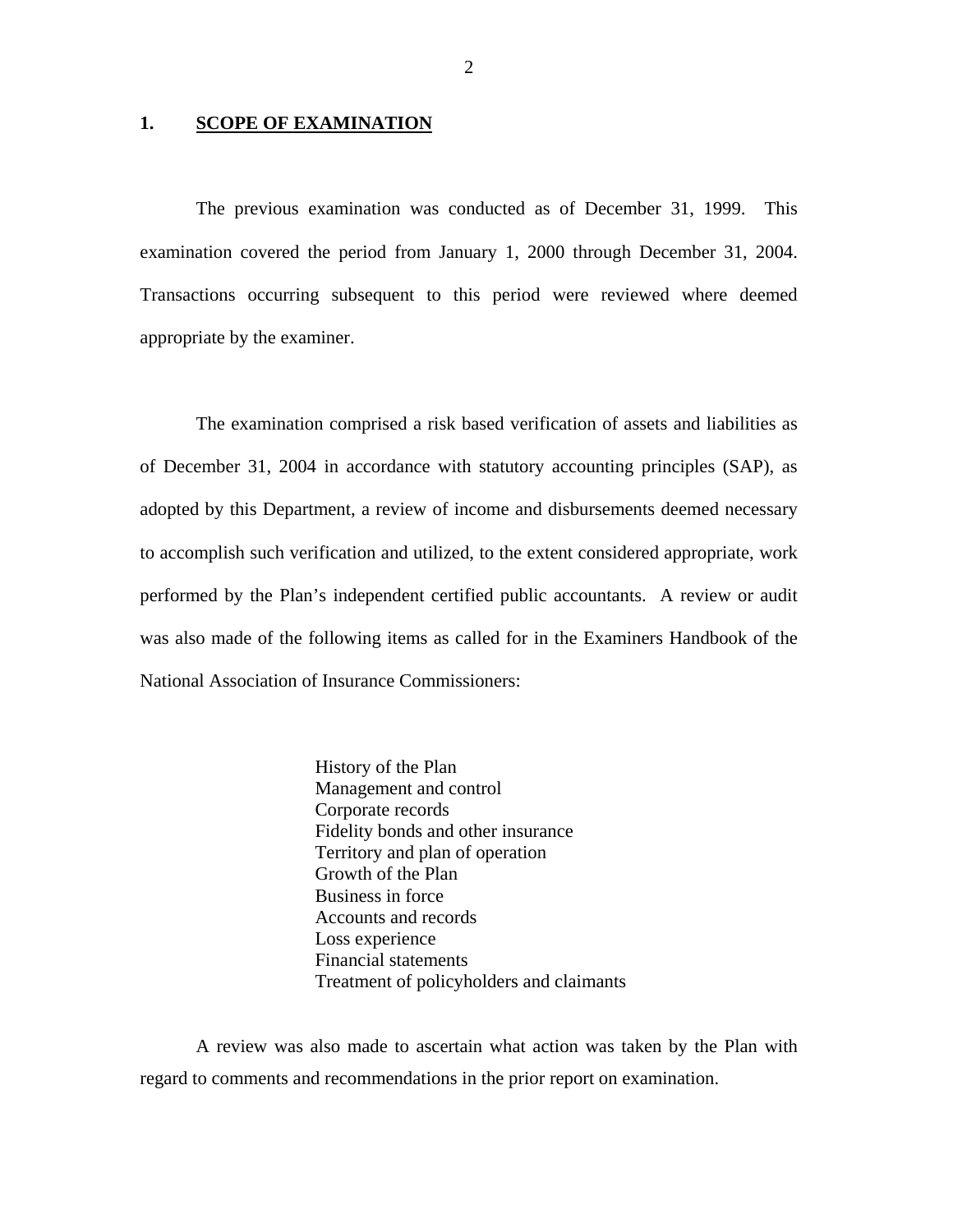This report on examination is confined to financial statements and comments on those matters that involve departures from laws, regulations or rules, or which are deemed to require explanation or description.

#### **2. EXECUTIVE SUMMARY**

The results of this examination revealed certain operational deficiencies, including deficiencies related to the board governance of the Plan during the examination period. The most significant findings of this examination include the following:

- The Plan had issued subscriber contracts to administer the vision benefits provided to HMO clients that constituted its reported risk revenue business. The Plan defined an HMO to be a group for purpose of insurance under subscriber contracts in violation of New York Insurance Law Section 4235(c).
- Although the Plan did form an IPA, Eastern Vision Service IPA, Inc. (EVSIPA), no business has been transacted through the IPA. Therefore, the Plan violated New York State Department of Health Regulation Part 98 by retaining the capitation relative to its risk revenue business for its own account.
- The Plan disclosed Administrative Service Contract (ASC) plan transactions in accordance with the disclosure requirements for an Administrative Service Only (ASO) plan, except for the claim volume disclosure requirement. The disclosure requirements for an ASO plan differ from those of an ASC plan.
- The Plan reported the fee-for-service amounts associated with the administrative service contracts within the net reimbursements for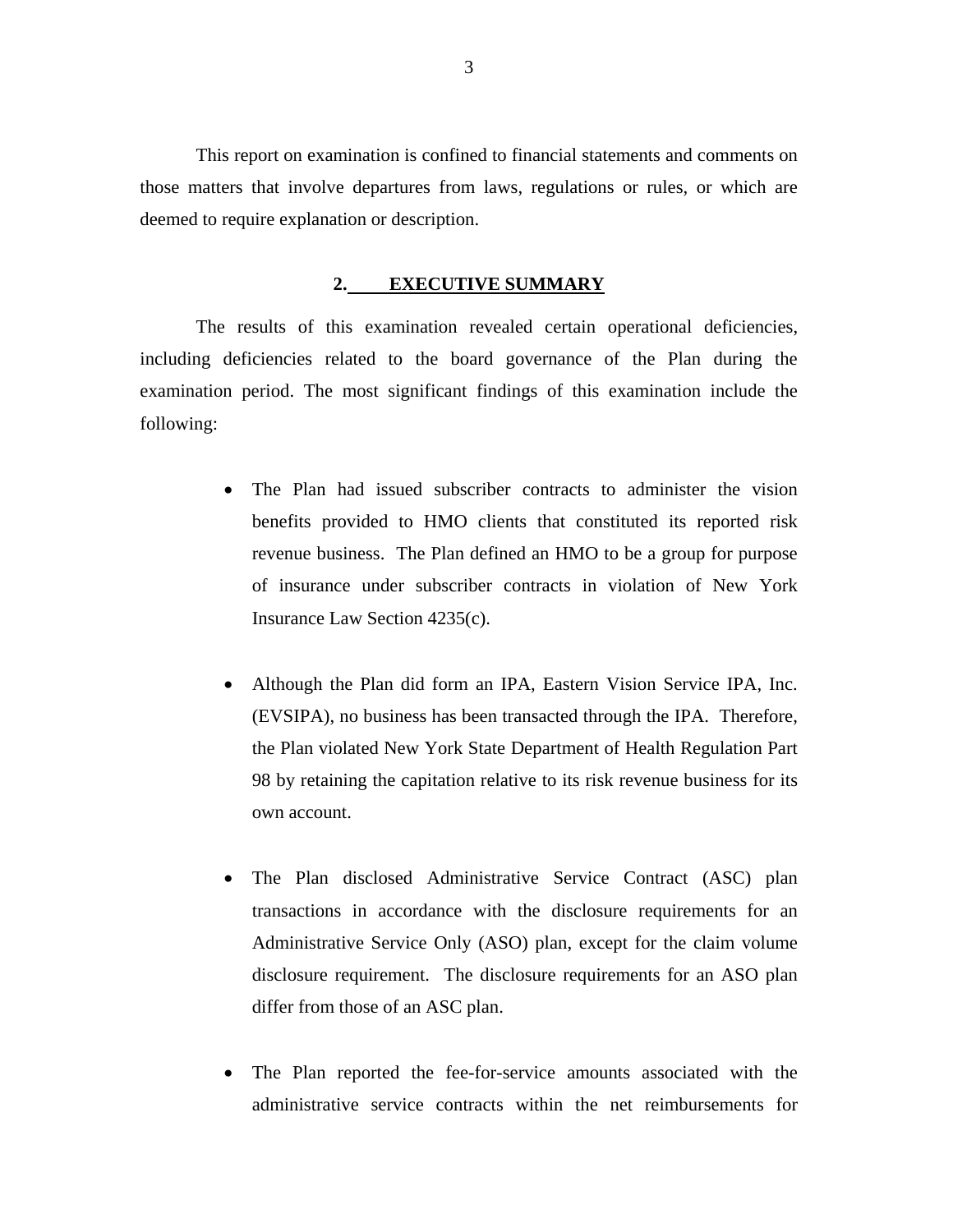administrative expenses over actual expenses. The uncovered benefits were not segregated from the ASC revenue and medical premiums and expenses in accordance with the instructions for Fee-for-Service found within the NAIC 2004 Annual Statement Instructions – Health, Statement of Revenue and Expenses.

- The Plan used affiliated labs and used a composite rate to reimburse the affiliated labs for services performed. The composite rate includes a profit margin which was paid to other members of the Plan's holding company in violation of Section 1505(a)(1) of the New York Insurance Law.
- Routine services performed on behalf of the Plan are subject to prior notification under Section 1505(d)(3) of the New York Insurance Law.

#### **3. DESCRIPTION OF THE PLAN**

Eastern Vision Service Plan, Inc. was incorporated on August 29, 1985 and licensed by this Department on June 1, 1987 as a not-for-profit medical expense indemnity corporation pursuant to the provisions of Article 43 of the New York Insurance Law. The Plan began business in 1987.

The Plan was formed by the California Vision Service Plan, later renamed Vision Service Plan, Inc. ("VSP"), a California not-for-profit corporation. The Plan was formed as a non-profit medical expense indemnity corporation for the purpose of providing its subscribers and their families with vision care on a prepaid or fee-forservice basis. The Plan is affiliated with a network of 15 member vision service corporations nationwide.

The Plan maintains its books of account and corporate records at the office of its parent at 3333 Quality Drive, Rancho Cordova, California. The Plan has obtained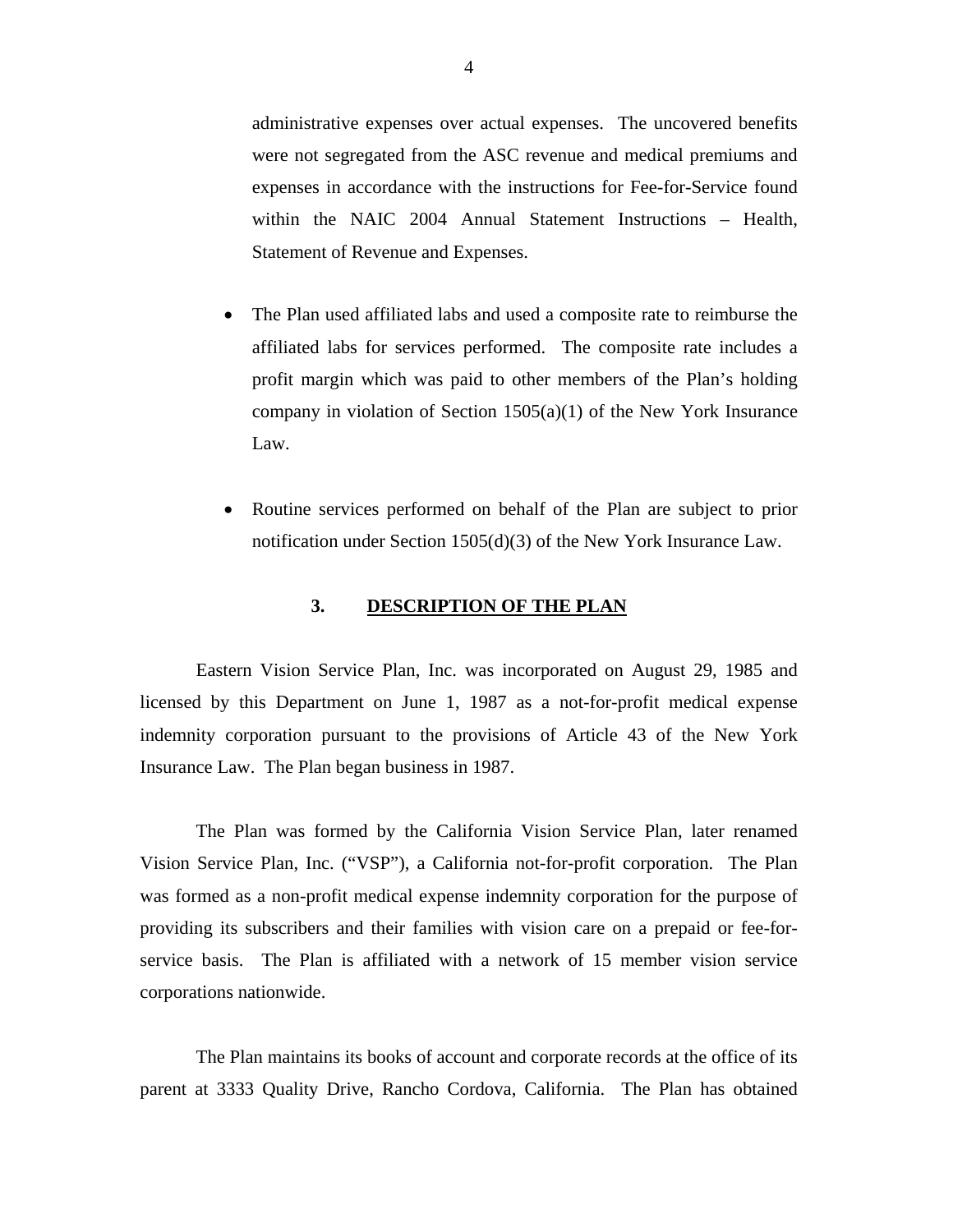<span id="page-6-0"></span>regulatory approval for this arrangement pursuant to New York Insurance Law §325(b).

An office located in Parsippany, New Jersey handles the sales and servicing for New York groups. Claim forms for the Plan are processed and stored in the Parent's headquarters in Rancho Cordova, CA.

All of the board of directors' meetings was held in New York.

#### A. Management

Pursuant to the Plan's charter and by-laws, management of the Plan is vested in a board of directors consisting of four members. The board meets once during each calendar year. The directors as of December 31, 2004 were as follows:

| <b>Name and Residence</b>                                    | <b>Principal Business Affiliation</b>                 |
|--------------------------------------------------------------|-------------------------------------------------------|
| Provider                                                     |                                                       |
| David Dexter, O.D.<br>Oswego, New York                       | Optometrist,<br><b>Private Practice</b>               |
| Subscriber                                                   |                                                       |
| Richard A. Matlaga<br>New York, NY                           | Director of Finance,<br>The Carnegie Hall Corporation |
| Officer-Employee<br>Walter E. Grubb<br>Fair Oaks, California | Vice-President,<br>Vision Service Plan, Inc.          |

#### Public

Gabrielle Schang New York, NY

Director, Marketing and Special Projects, Children's Hospital at Montefiore

The minutes of all meetings of the Board of Directors' and committees thereto held during the examination period were reviewed.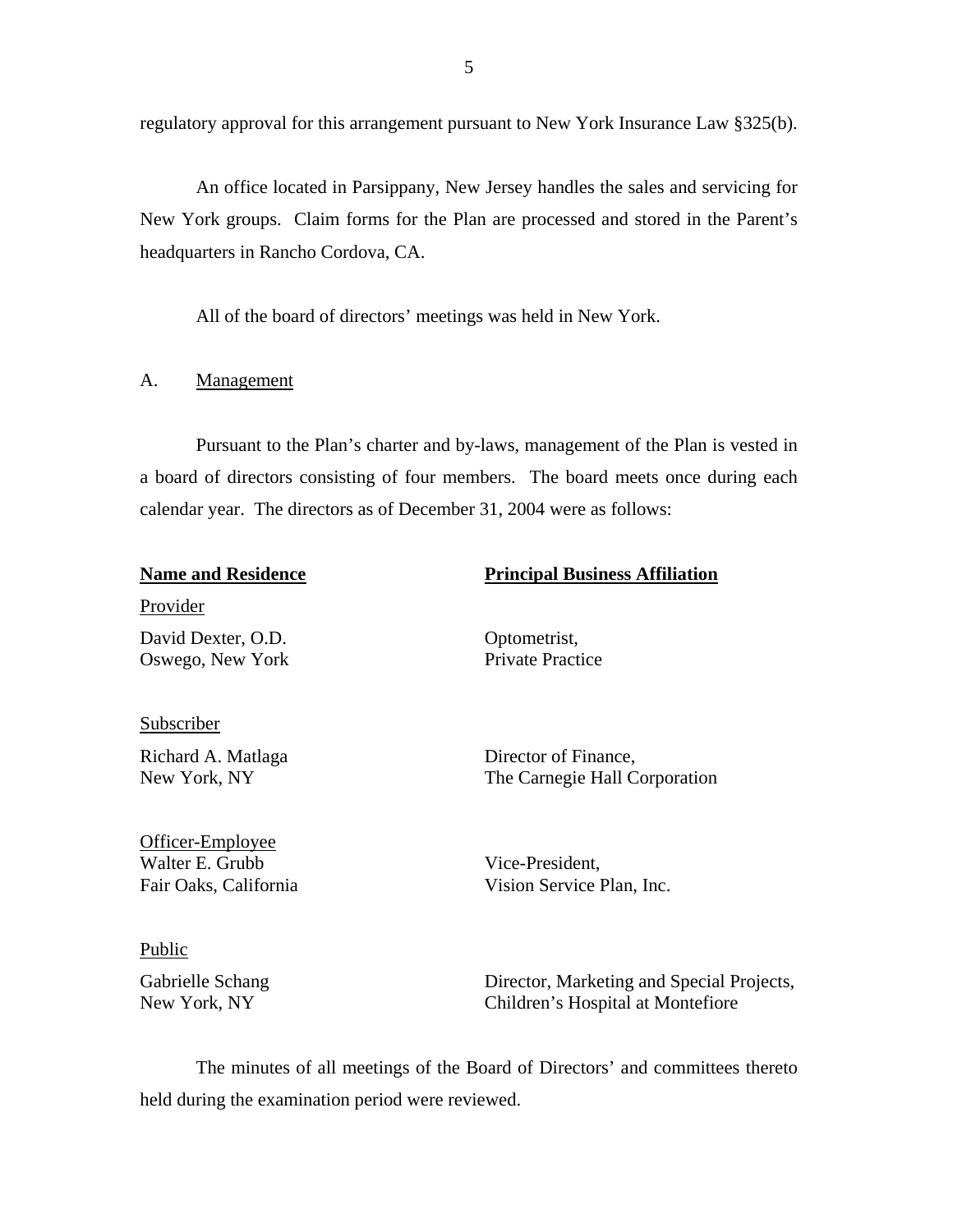It is recommended that the Board of Directors meet quarterly at a minimum to review the quarterly financial condition of the Plan and evince fiduciary oversight.

The following were the principal officers of the Plan on December 31, 2004:

| Name                                                  | Title                               |
|-------------------------------------------------------|-------------------------------------|
| Roger J. Valine<br>Patricia Cochran<br>Gary N. Brooks | President<br>Treasurer<br>Secretary |
|                                                       |                                     |

#### B. Territory and Plan of Operation

The Plan is licensed to do the business of a not-for-profit medical expense indemnity corporation pursuant to the provisions of Article 43 of the New York Insurance Law and is authorized to conduct its operations in all counties of the State of New York. The Plan's sole line of business during the examination period was vision services.

Services are provided through a network of participating optometrists and ophthalmologists who accept the Plan's schedule of fees as full payment for covered services. Subscribers may also secure services from non-member doctors who are reimbursed pursuant to a non-participant doctor reimbursement schedule.

The following schedule shows growth in enrollment for the period from January 1, 2000 through December 31, 2004:

| Year End | Membership | Enrollment Increase/(Decrease) |
|----------|------------|--------------------------------|
| 2000     | 1,058,033  |                                |
| 2001     | 1,086,393  | 3.0%                           |
| 2002     | 1,066,790  | $(2.0\%)$                      |
| 2003     | 1,071,276  | $(0.4\%)$                      |
| 2004     | 426,666    | $(60.0\%)$                     |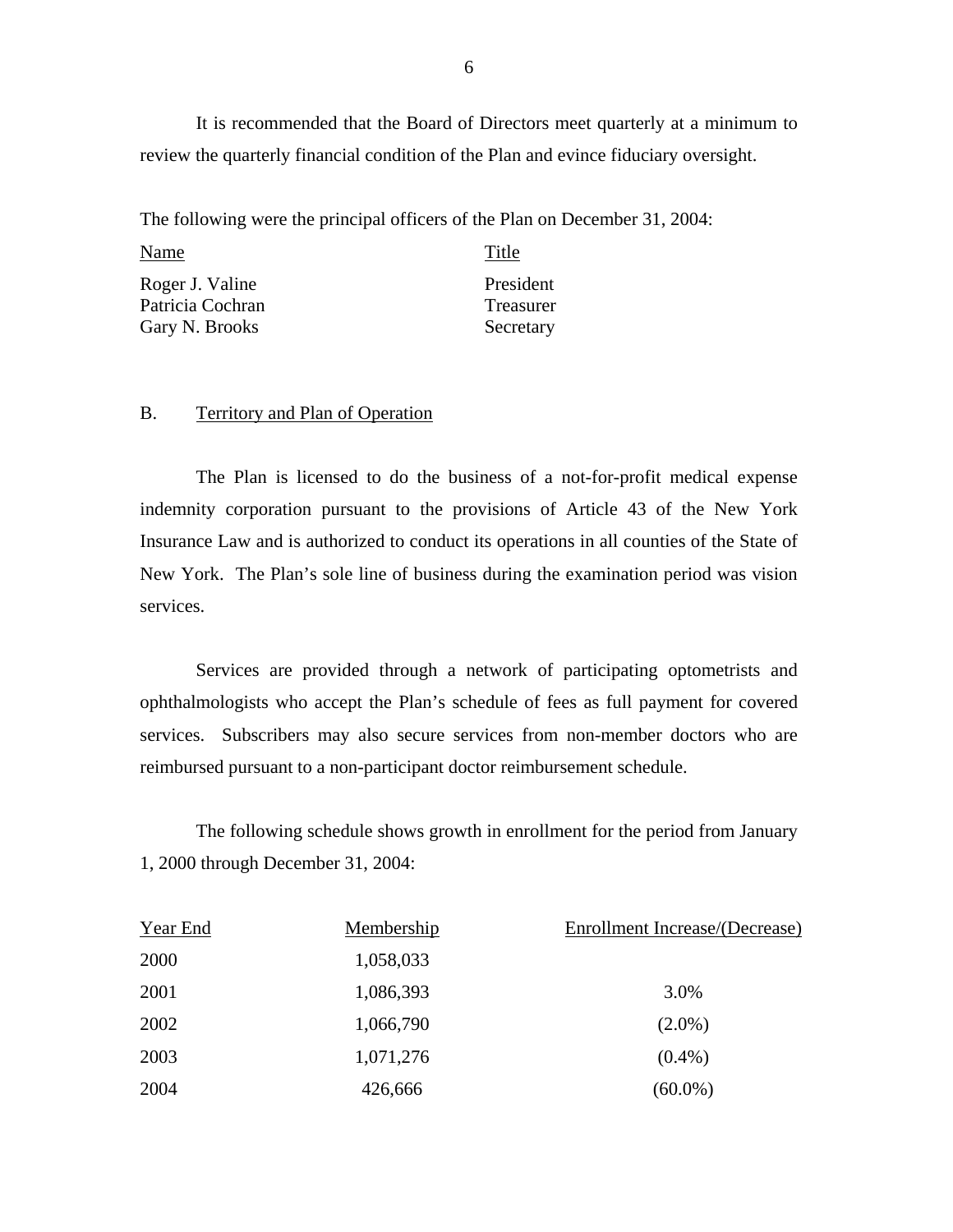<span id="page-8-0"></span>The drop in enrollment was due to a change in the methodology used for reporting from 2003 to 2004. On page 4, line 2, the net premium income is reported net of HMO risk premiums for 2003 and 2004. However, on page 4, line 1, for 2003, the member months line included HMO member counts, but for 2004 the HMO member counts were excluded. Therefore, the drop in enrollment is due to the methodology used to report these amounts between 2003 and 2004.

EVSP markets its products through a Broker Agreement where a broker designated by a group as its Agent of Record is termed an agent and paid a commission. The commission is paid on contributions paid in cash for vision benefits according to the rate schedule contained within the Broker Agreement.

C. Reinsurance

The Plan did not maintain a reinsurance program during the period of the examination.

#### D. Holding Company System

The Plan is a membership corporation whose sole member is Vision Service Plan. As such, the Plan is a controlled insurer as defined in New York Insurance Law  $§1501(a)(4).$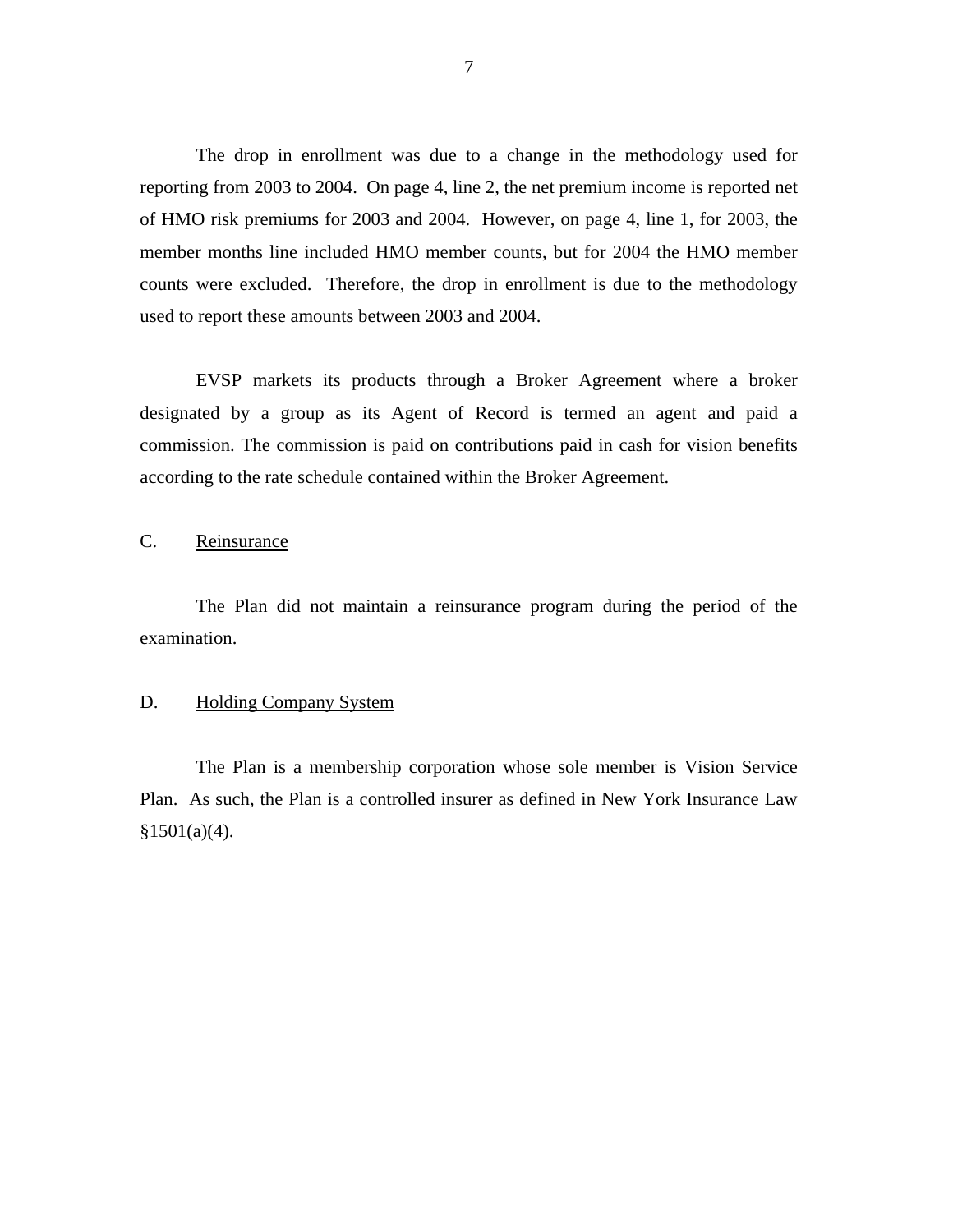

The following is a list of all entities affiliated with Vision Service Plan: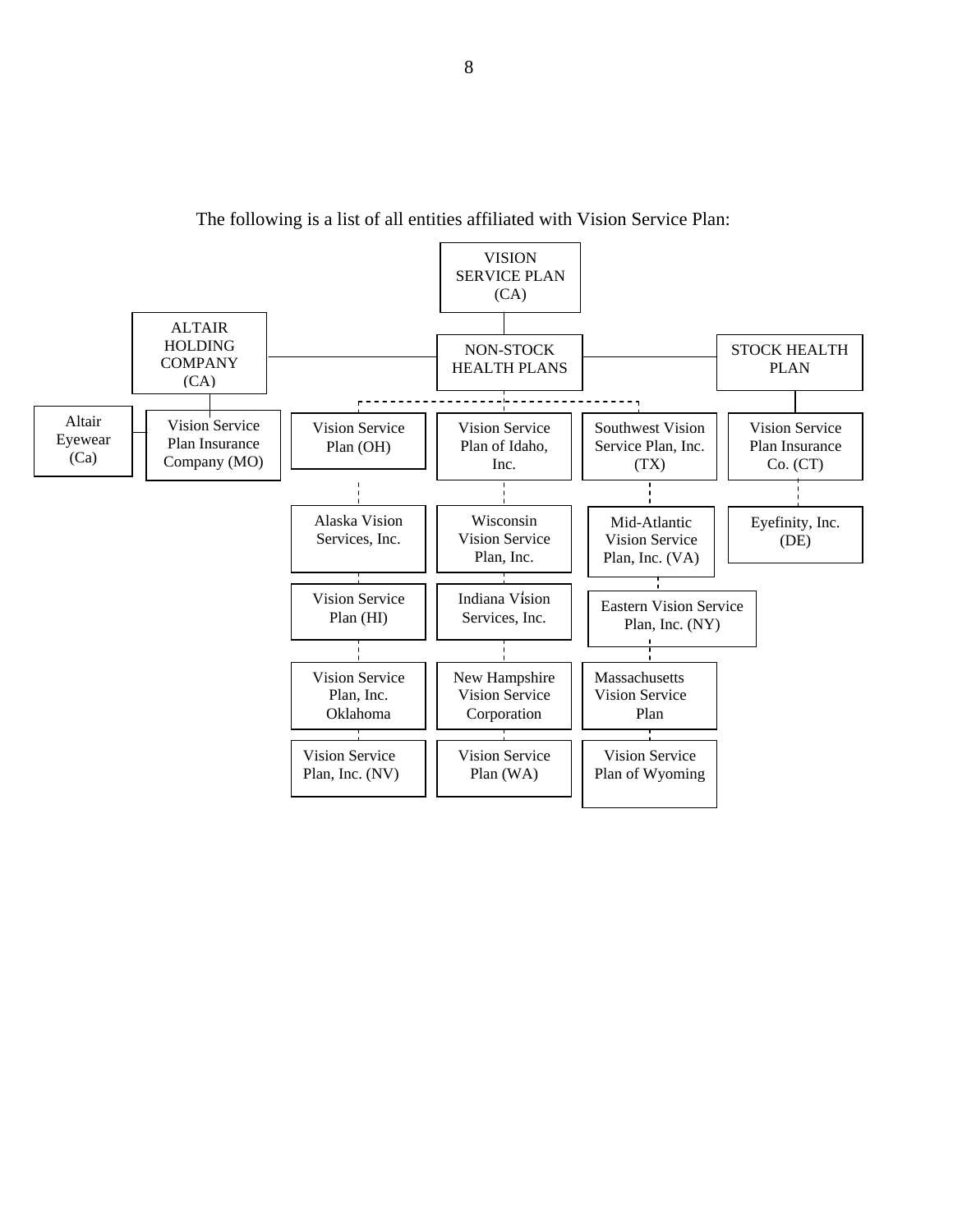VSP, Inc. is a holding company and ultimate parent of Altair Holding Company, Vision Service Plan Insurance Company of Connecticut, and a 15 member vision service plan network. Altair Holding Company was organized to hold the stock of Vision Service Plan Insurance Company of Missouri. Vision Service Plan Insurance Company owns the subsidiary Altair Eyewear, a California company, organized to provide lab services. Vision Service Plan Insurance Company of Connecticut owns the stock of the subsidiary Eyefinity, Inc. a Delaware Company, organized to provide lab services. In addition, Vision Service Plan of California has a laboratory as a line of business that provides laboratory services to affiliates. Also, Vision Service Plan of Ohio has a laboratory as a line of business that provides laboratory services to affiliates. Recently, EVSP formed a subsidiary EVSP, Inc. to provide services to HMO's that it contracted with under its risk revenue program.

At December 31, 2004, the Plan was a party to an Administrative and Marketing Agreement with its parent. Pursuant to the terms of this agreement, which was effective March 7, 2001, VSP agrees to provide its administrative and marketing services to the Plan. In return for these services, the Plan pays to its parent a per claim charge equal to the total general and administrative expenses of VSP and its subsidiaries (excluding expenses charged directly to the Plan such as commissions, taxes, and audit and legal fees), divided by the total number of claims paid for EVSP.

The agreement allows insured's of the Plan to receive eye care services from participating providers of out-of-state affiliates of the Plan. Under the terms of the agreement, the Plan reimburses the affiliate for patient charges incurred on behalf of an insured of the Plan.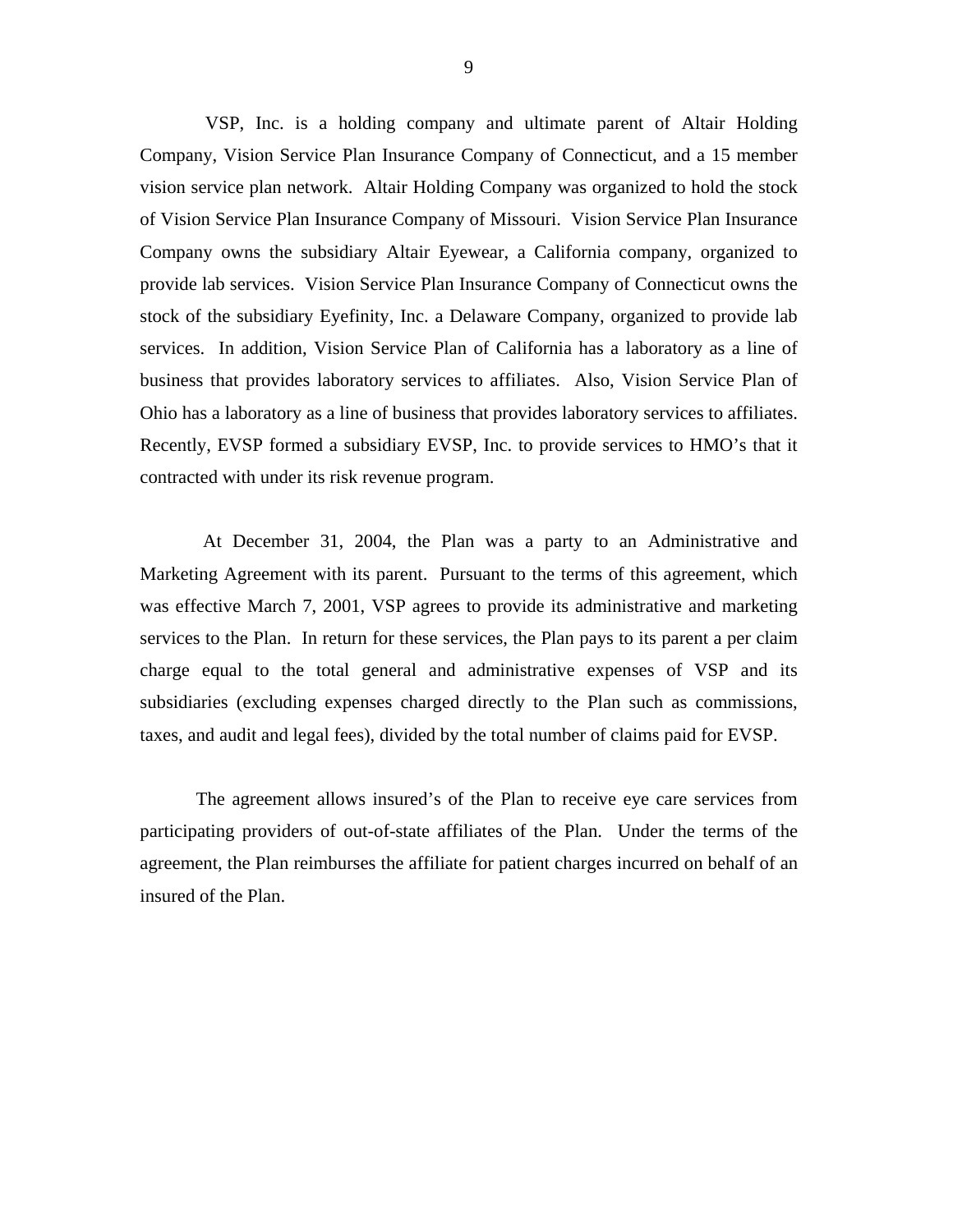#### E. Significant Operating Ratios

The underwriting ratios presented below are on an earned-incurred basis and encompass the period covered by this examination:

|                                 | <b>Amounts</b>     | Ratios |
|---------------------------------|--------------------|--------|
| Claims                          | \$69,735,665       | 82.4%  |
| Claims adjustment expenses      | 2,427,637          | 2.9%   |
| General administrative expenses | 2,490,859          | 2.9%   |
| Premium deficiency reserve      | 1,120,520          | 1.3%   |
| Net underwriting gain (loss)    | 8,813,912          | 10.4%  |
| Premium earned                  | \$<br>\$84,588,593 | 100.0% |

The Plan exceeded the benchmark for the one-year reserve development of claims to prior year capital and surplus.

| One Year Development of Claims Unpaid:               |           |
|------------------------------------------------------|-----------|
| Claims Unpaid Prior Year                             | 1,236,859 |
| One Year Development (Claims Incurred in Prior Year) | 921,317   |
| <b>Savings</b>                                       | 315,542   |
| Development of unpaid claim ratio                    | 25.51%    |

#### F. Investment Activities

The Plan is a party to several custodian agreements for the safeguarding of its securities with the following entities: Bank of America, Banc of America Investment Services, Inc. and Merrill Lynch, Pierce, Fenner & Smith Inc. ("MLPF&S"). The Company has enacted bank agreements that include all covenants required by the Department.

#### G. Abandoned Property

The Plan did not comply with New York Abandoned Property Law §1316 in that it did not publish a notice of such unclaimed property as required by that law. As such, it is recommended with regard to publishing of notices of unclaimed property that the Plan comply with New York Abandoned Property Law §1316.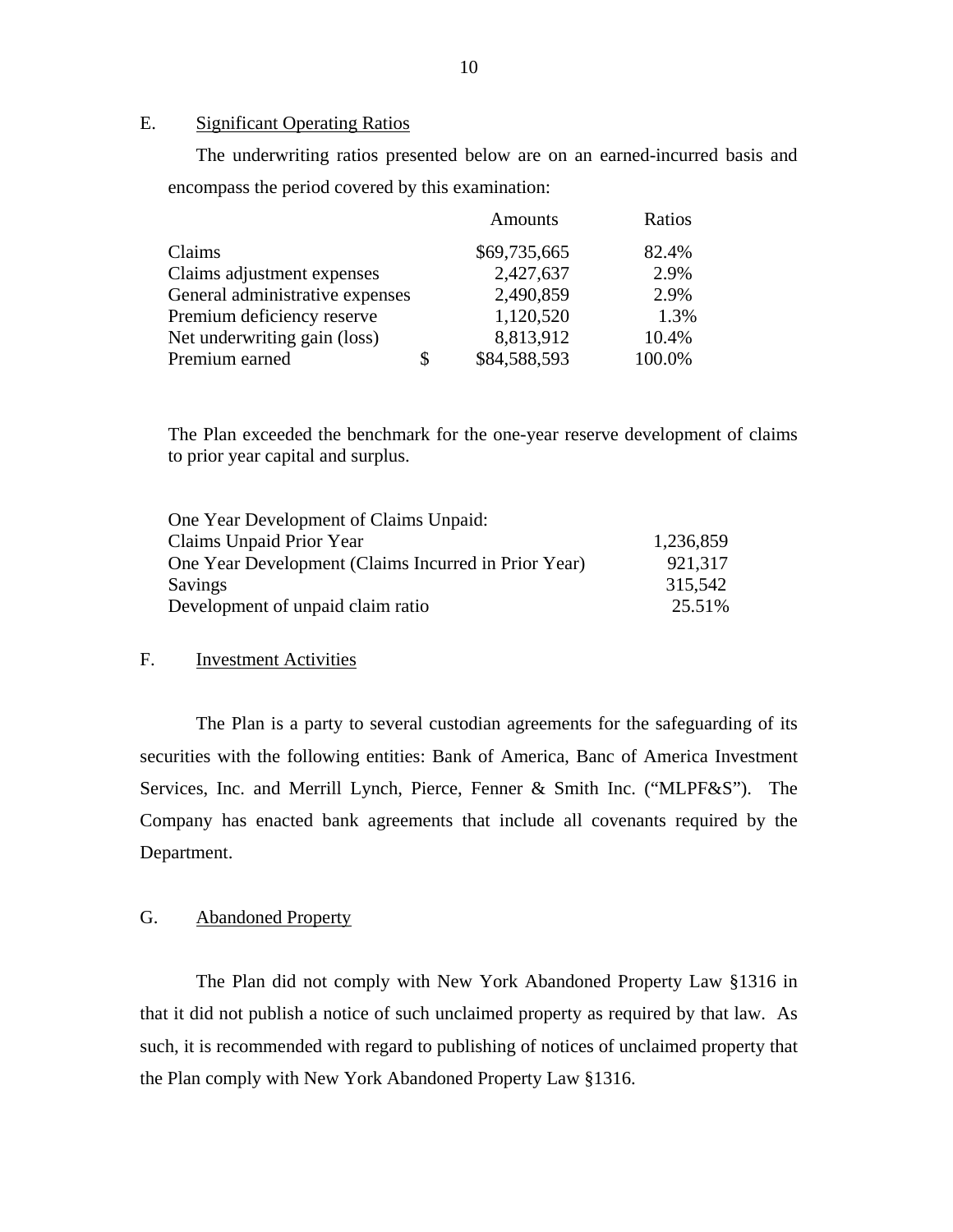#### <span id="page-12-0"></span>H. Accounts and Records

#### 1. Risk Revenue

The examination risk revenue of \$3,396,993 is \$2,433,004 more than the \$963,989 reported by the Plan in its 2004 filed annual statement. The amount of \$963,989 reported by the Plan resulted from netting HMO premium of \$3,396,993 against HMO risk claims of \$2,433,044. The 2004 NAIC Annual Statement Instructions makes no provision for netting these two accounts against each other. Rather, two separate line items, Line 5 – Risk Revenue and Line 29 – Aggregate writein for other income or expense, are provided where these amounts are to be reported gross. Because of the Plan's operations and accounting entries relative to such risk revenue as described in the next paragraph below, the gross amount of \$3,396,993, was recorded as a gross amount, per this examination, at line 5 – "Risk revenue" and \$2,433,044 was reclassified to line 10 – Other professional services relative to the Statement of Revenue and Expenses of the Plan's filed 2004 annual statement.

It was noted that the Plan had issued subscriber contracts to administer the vision benefits provided to its HMO clients that constituted its reported risk revenue business. The Plan defined an HMO to be a group for purpose of insurance under subscriber contracts in violation of New York Insurance Law Section 4235(c).

Although, the Plan did form an IPA, Eastern Vision Service IPA, Inc. (EVSIPA), no business has been transacted through the IPA. Therefore, the Plan violated New York State Department of Health Regulation Part 98 and retained the capitation for its own account.

It is recommended the Plan comply with Section 4235(c) of the New York Insurance Law and refrain from issuing subscriber contracts to HMOs relative to the administration of vision coverage provided to members of such HMOs.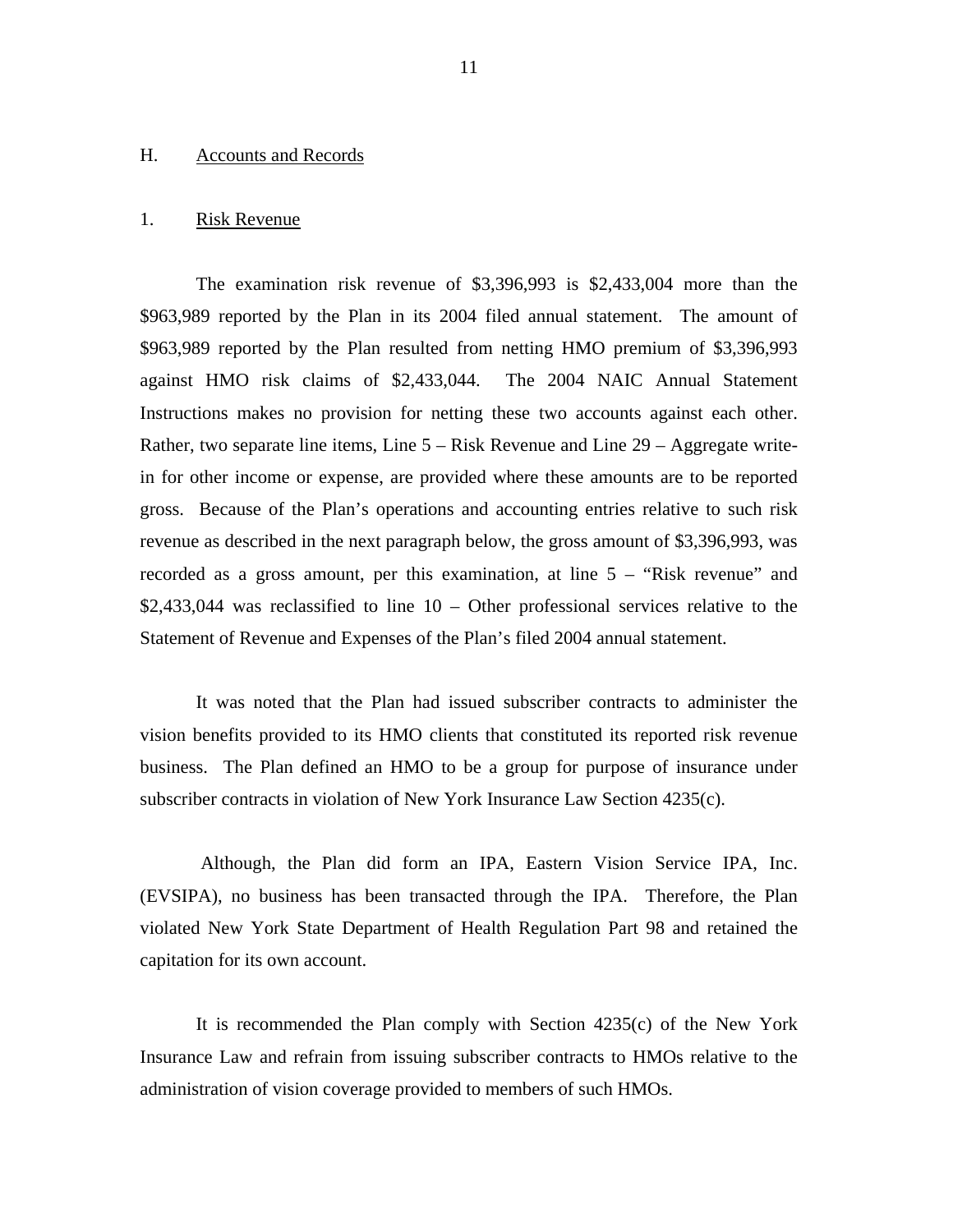<span id="page-13-0"></span>New York Department of Health Regulation Part 98-1.18(d) (10 NYCRR 98- 1.18(d)) states the following:

 "An MCO contracting with an IPA shall require that the financial records of the IPA shall account in detail for all funds received from the MCO, including where applicable, fees for services performed by the IPA, and for disbursements of all such funds."

It is recommended that the Plan comply with New York Department of Health Regulation Part 98-1.18(d) (10 NYCRR 98-1.18(d)) by transacting business through its subsidiary IPA. Such business should include the detailed accounting transactions for all funds received from the HMOs, including fees for services performed by the IPA, and for disbursements of all such funds.

It is recommended that EVSP comply with New York Department of Health Regulation Part 98-1.18(d) (10 NYCRR 98-1.18(d)) by recording management administrative fees within its accounts and records.

#### 2. Administrative Service Contract Revenue

The Plan also provides administrative services relative to self-insured accident and health plans under an Administrative Service Contract (ASC) plan. Under the ASC plan, VSP pays claims from its own bank accounts, and subsequently receives reimbursement from EVSP under the Administrative and Marketing Agreement with its parent. The disclosure requirements for an ASC plan are found within Statement of Statutory Accounting Principle (SSAP) No. 47, paragraph 12, item b as follows:

"The statutory financial statements shall provide the following:

...b. Information with regard to the profitability to the administrator of all ASC plans…for which the reporting entity serves as an ASC administrator;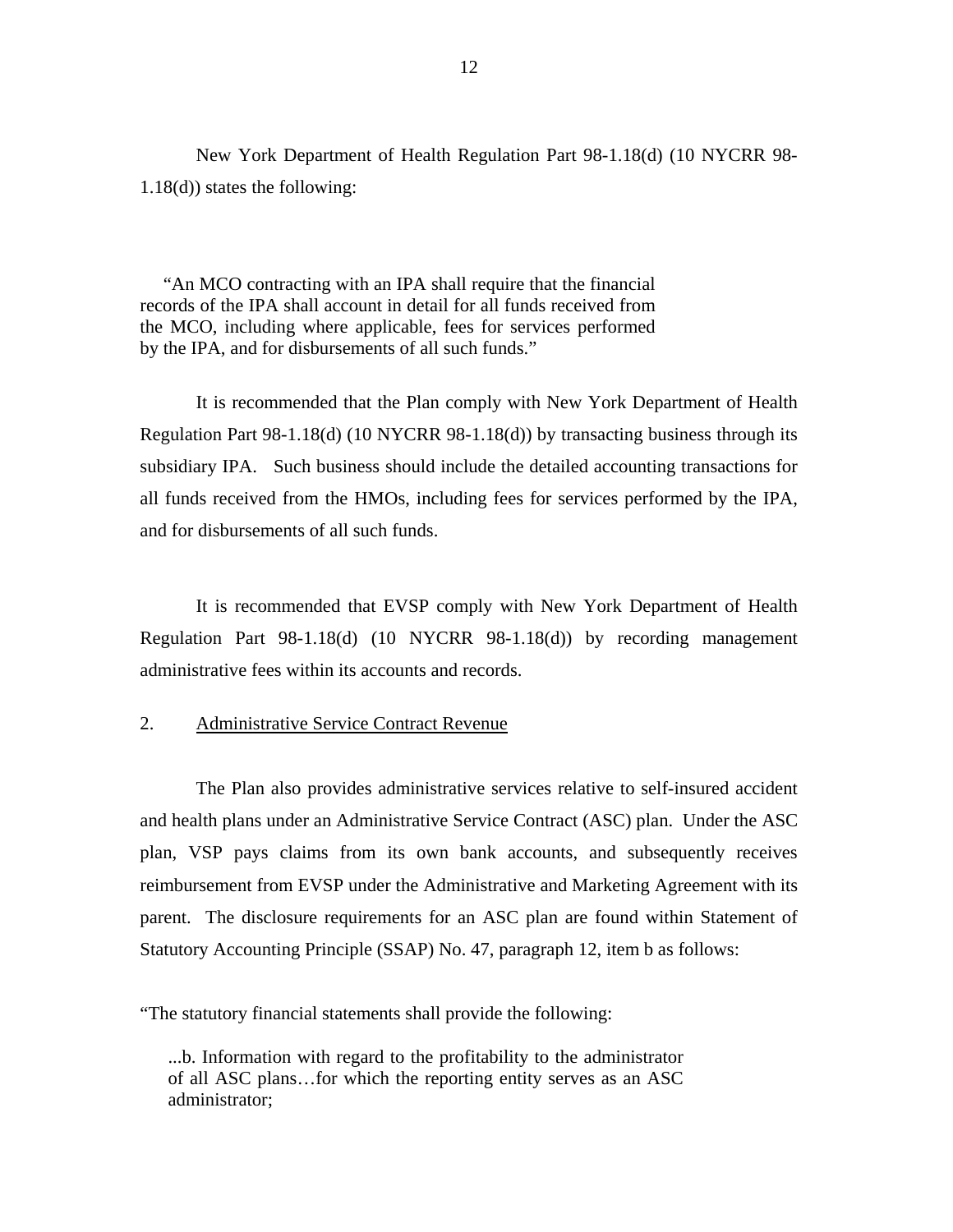<span id="page-14-0"></span>For the total and each category separately provided: (i) gross reimbursement for medical cost incurred, (ii) gross administrative fees accrued, (iii) other income or expense (including interest paid to or received from plans), (iv) gross expenses incurred (claims and administrative), and (v) total net gain or loss from operations."

However, the Plan appears to have disclosed the transactions within the 2004 Annual Statement, page 25.2, Notes to Financial Statements, item 18 in accordance with the disclosure requirements for an Administrative Service Only (ASO) plan, except for the claim volume disclosure requirement. The disclosure requirements for an ASO plan differ from those of an ASC plan.

It is recommended the Plan follow the disclosure requirements for an ASC plan in accordance with SSAP No. 47, paragraph 12, item b.

It was noted that the disclosures within the Plan's filed December 31, 2004 Supplement to Annual Statement, page NY2, item 8 do not reconcile to the disclosures made within the 2004 Annual Statement, page 25.2, Notes to Financial Statements, item 18. The difference of \$5,056,870 is attributable to the uncovered benefits and is the difference between the net reimbursement for administrative expenses, over actual expenses of \$12,792,368 and the administrative fees earned of \$7,735,498. Please see section three (3) within this report entitled, "Fee-For-Service" for a discussion of the treatment of uncovered benefits.

#### 3. Fee-For-Service

The NAIC 2004 Annual Statement Instructions relative to Health, Statement of Revenue and Expenses, regarding Fee-for-Service reporting states the following:

"Revenue recognized by the reporting entity for provision of health services…to members…excluded from their prepaid benefit package. Include in the inside amount the medical expenses associated with fee-for-service business."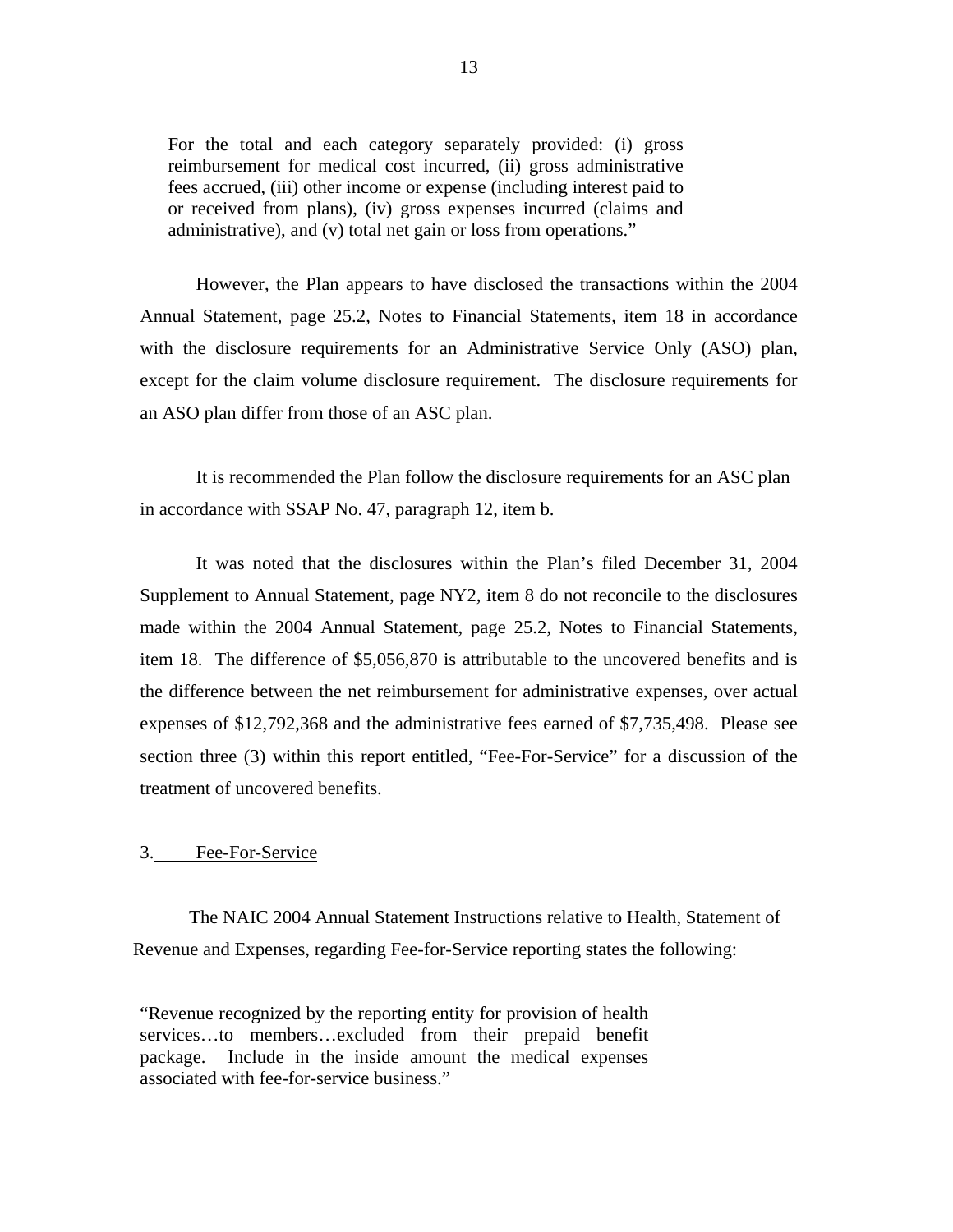<span id="page-15-0"></span>It is recommended the Plan report revenue and medical expenses associated with uncovered benefits in accordance with the instructions for Fee-for-Service found within the NAIC 2004 Annual Statement Instructions – Health, Statement of Revenue and Expenses at page 55, line 4.

#### 4. Parent, subsidiary and affiliates

Payments to parent, subsidiary and affiliate included reimbursements relative to the use of affiliated lab services relative to Plan members. The Plan used affiliated labs, as well as outside labs, to provide services to its members. A composite rate was used to reimburse the affiliated labs for services performed. The actual cost of services was used to reimburse outside labs. The composite rate includes a profit margin which the Plan paid to the affiliated labs.

Section 1505(a)(1) of the New York Insurance Law states as follows:

(a) Transactions within a holding company system to which a controlled insurer is a party shall be subject to the following:

(1) the terms shall be fair and equitable;

Furthermore, routine services performed on behalf of the Plan are subject to prior notification under New York Insurance Law Section 1505(d)(3) of the New York Insurance Law.

Section 1505(d)(3) of the New York Insurance Law states as follows:

(d) The following transactions between a domestic controlled insurer and any person in its holding company system may not be entered into unless the insurer has notified the superintendent in writing of its intention to enter into any such transaction at least thirty days prior thereto, or such shorter period as he may permit, and he has not disapproved it within such period:

(3) rendering of services on a regular systematic basis; or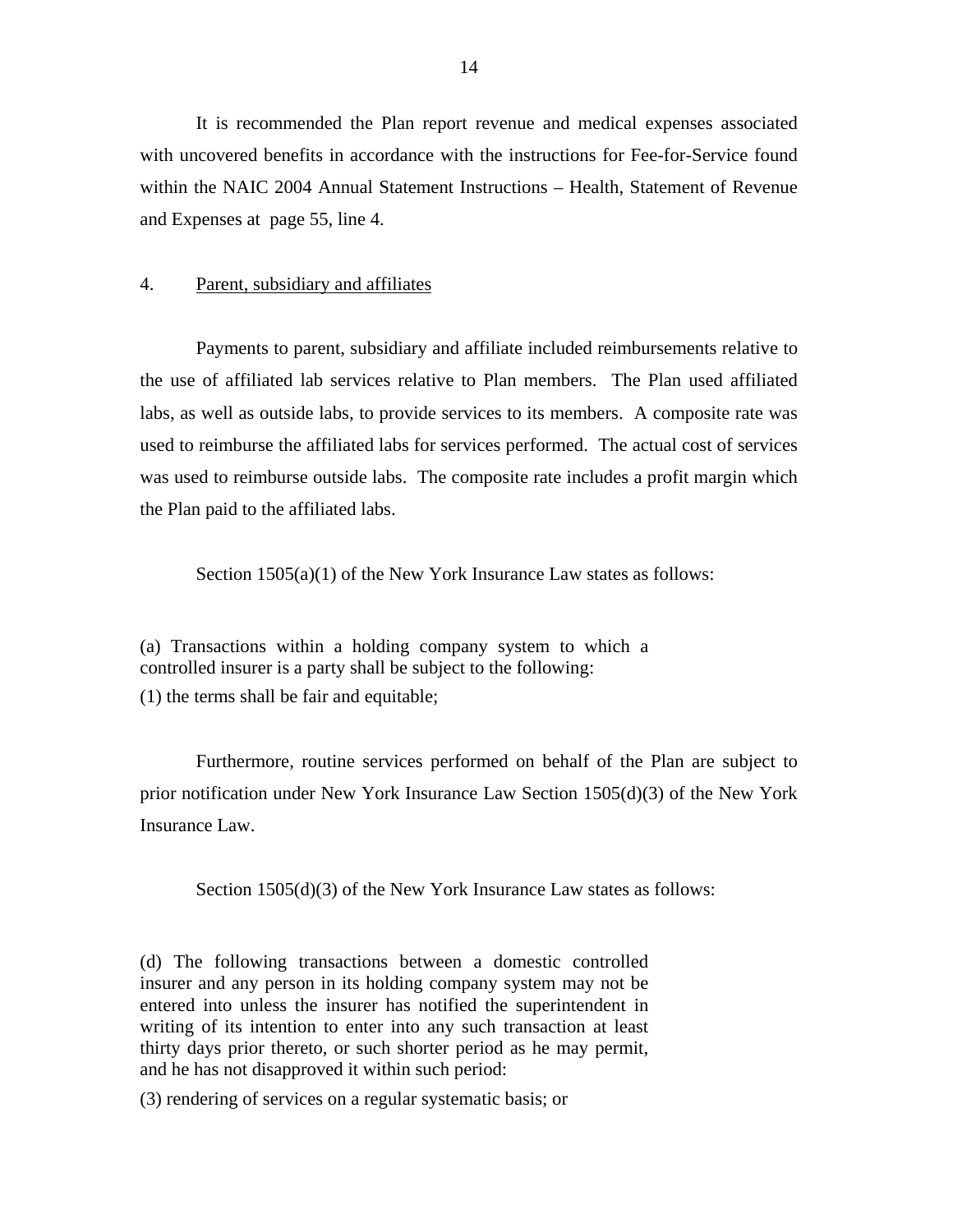It is recommended that the Plan comply with Sections 1505(a)(1) and 1505(d)(3) of the New York Insurance Law relative to the reimbursement of services by affiliated labs.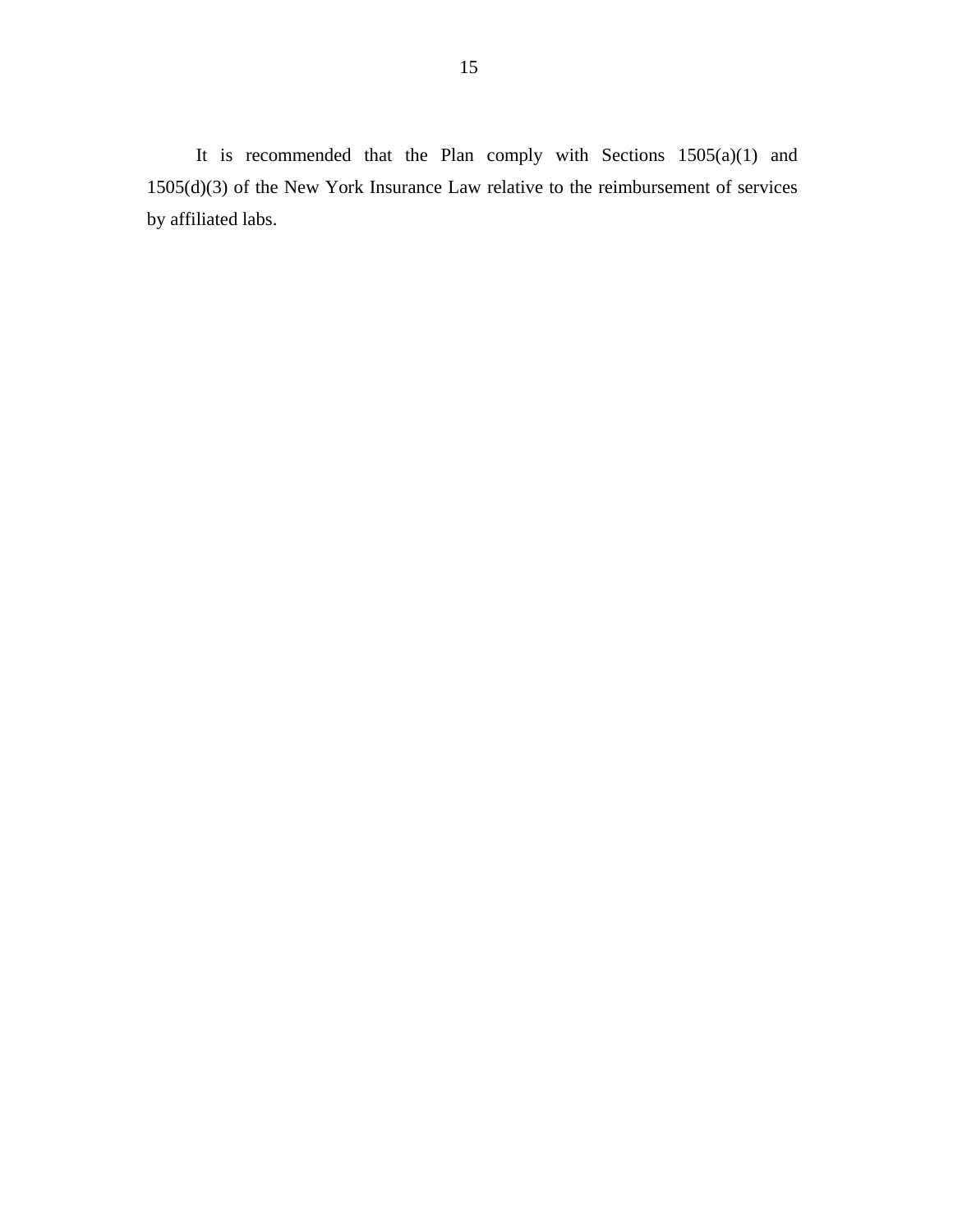## **4. FINANCIAL STATEMENTS**

## A. Balance Sheet

The following shows the assets, liabilities and surplus as determined by this examination as of December 31, 2004. This statement is the same as the balance sheet filed by the Plan.

|                                                                       | <b>EXAMINATION</b>      |                               |                           | <b>PLAN</b>        |                                   |
|-----------------------------------------------------------------------|-------------------------|-------------------------------|---------------------------|--------------------|-----------------------------------|
| Assets                                                                |                         |                               |                           |                    |                                   |
|                                                                       | Ledger<br><b>Assets</b> | Not Admitted<br><b>Assets</b> | Admitted<br><b>Assets</b> | Admitted<br>Assets | Surplus<br>Increase<br>(Decrease) |
| <b>Bonds</b>                                                          | \$1,009,450             | \$                            | \$1,009,450               | \$1,009,450        | \$                                |
| <b>Common Stocks</b>                                                  | 1,488,438               |                               | 1,488,438                 | 1,488,438          |                                   |
| Cash                                                                  | 591,289                 |                               | 591,289                   | 591,289            |                                   |
| Short term investments                                                | 5,899,653               |                               | 5,899,653                 | 5,899,653          |                                   |
| Uncollected premiums                                                  | 762,504                 | 92,343                        | 670,161                   | 670,161            |                                   |
| Amounts receivable related to<br>uninsured plans                      | 7,386,174               | 384                           | 7,385,790                 | 7,385,790          |                                   |
| Interest and other investment                                         |                         |                               |                           |                    |                                   |
| Income due and accrued                                                | 57,378                  |                               | 57,378                    | 57,378             |                                   |
| Net deferred tax asset                                                | 783,494                 |                               | 783,494                   | 783,494            |                                   |
| <b>Total Assets</b>                                                   | \$17,978,380            | \$<br>92,727                  | \$17,885,653              | \$17,885,653       |                                   |
| Liabilities                                                           |                         |                               |                           |                    |                                   |
| Claims unpaid                                                         |                         |                               | \$1,183,557               | \$1,183,557        | \$                                |
| Unpaid claims adjustment expenses                                     |                         |                               | 60,078                    | 60,078             |                                   |
| Aggregate health policy reserves                                      |                         |                               | 1,120,520                 | 1,120,520          |                                   |
| Premium received in advance                                           |                         |                               | 10,572                    | 10,572             |                                   |
| Current federal income taxes                                          |                         |                               | 334,832                   | 334,832            |                                   |
| Other expenses due and accrued                                        |                         |                               | 146,049                   | 146,049            |                                   |
| Payable to parent                                                     |                         |                               | 1,284,713                 | 1,284,713          |                                   |
| Liability for amounts held under<br>uninsured accident & health plans |                         |                               | 660,298                   | 660,298            |                                   |
| <b>Total Liabilities</b>                                              |                         |                               | \$4,800,619               | \$4,800,619        |                                   |
| Reserves and other funds                                              |                         |                               |                           |                    |                                   |
| Statutory reserve                                                     |                         |                               | \$1,177,743               | \$1,177,743        |                                   |
| Unassigned funds                                                      |                         |                               | 11,907,291                | 11,907,291         |                                   |
| Total reserves and unassigned funds                                   |                         |                               | \$13,085,034              | \$13,085,034       |                                   |
| Total liabilities, reserves, and<br>Unassigned funds and net worth    |                         |                               | \$17,885,653              | \$17,885,653       |                                   |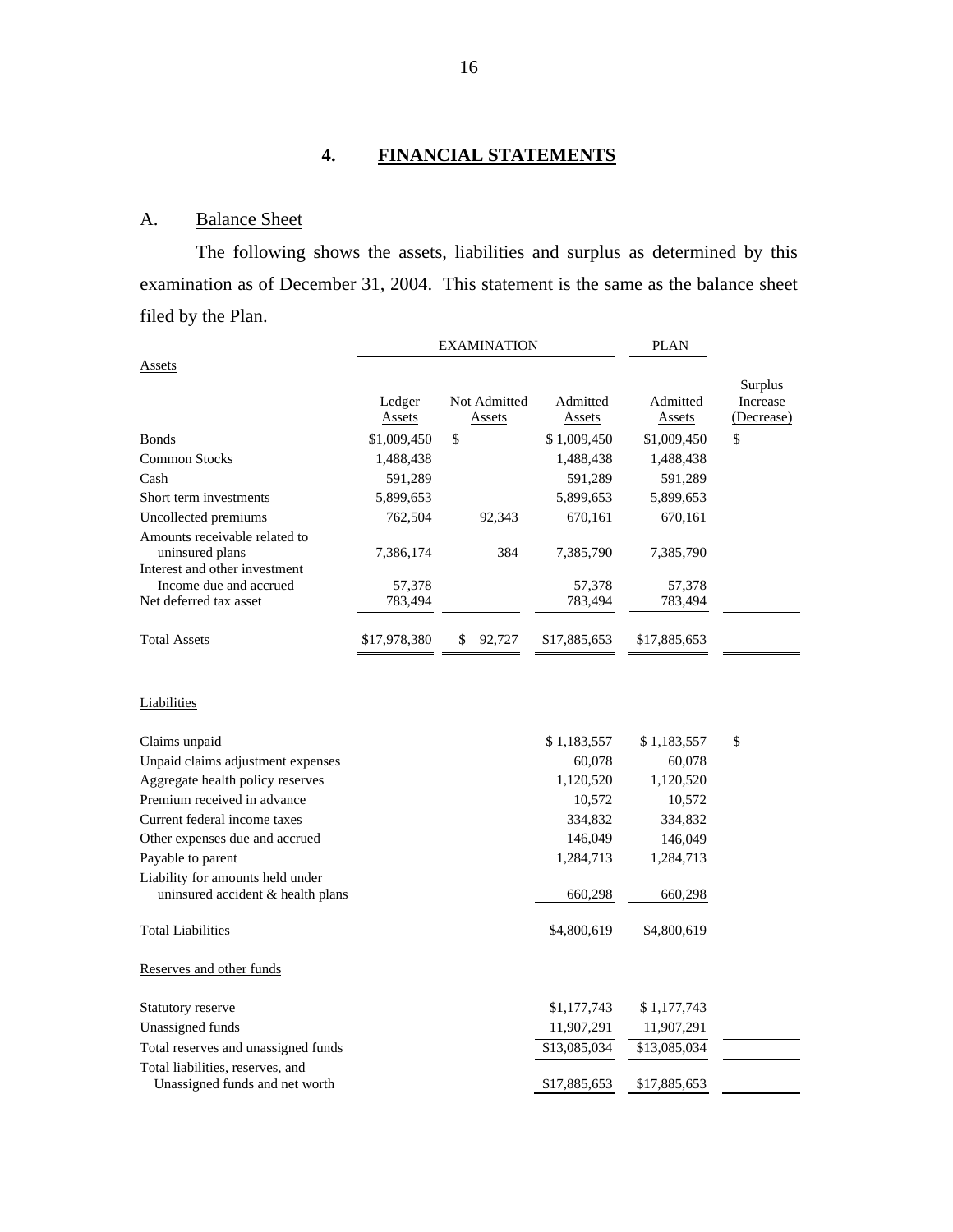# B. Underwriting and Investment Exhibit

Reserves and unassigned funds increased \$8,533,964 during the five-year examination period, January 1, 2000 through December 31, 2004, detailed as follows:

| <b>Statement of Income</b>                                                                                                             |    |                                                   |    |                         |
|----------------------------------------------------------------------------------------------------------------------------------------|----|---------------------------------------------------|----|-------------------------|
| Underwriting income                                                                                                                    |    |                                                   |    |                         |
| Premiums<br>Risk revenue<br>Total revenue                                                                                              | \$ | 77,720,809<br>6,867,784                           | \$ | 84,588,593              |
| Deductions:<br>Claims incurred<br>Claim adjustment expenses incurred<br>Administrative expenses incurred<br>Premium deficiency reserve | \$ | 69,735,665<br>2,427,637<br>2,490,859<br>1,120,520 |    |                         |
| Total underwriting deductions                                                                                                          |    |                                                   | \$ | 75,774,681              |
| Net gain from underwriting                                                                                                             |    |                                                   | \$ | 8,813,912               |
| <b>Investment Income</b>                                                                                                               |    |                                                   |    |                         |
| Net investment income earned<br>Net realized capital gains                                                                             | \$ | 980,912<br>17,818                                 |    |                         |
| Net investment gain                                                                                                                    |    |                                                   |    | 998,730                 |
| Other income                                                                                                                           |    |                                                   |    |                         |
| Other income                                                                                                                           |    |                                                   |    | 3,605,378               |
| Net income before federal income taxes<br>Federal income taxes incurred                                                                |    |                                                   | \$ | 13,418,020<br>5,115,019 |
| Net income                                                                                                                             |    |                                                   | \$ | 8,303,001               |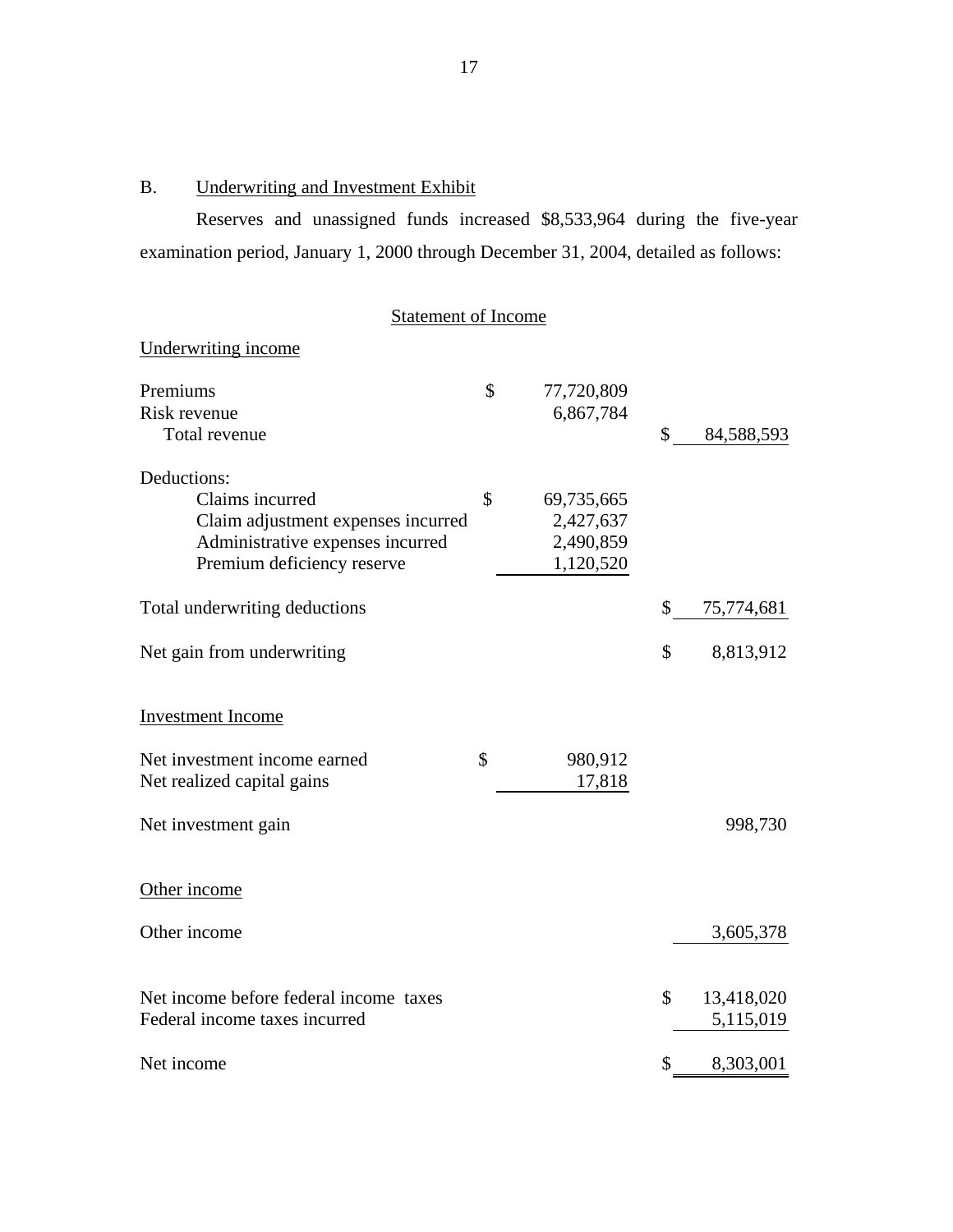## Capital and Surplus Account

Reserves and unassigned funds per report on examination as of December 31, 1999  $$4,551,070$ 

| Gains                               | Losses       |              |
|-------------------------------------|--------------|--------------|
| \$8,303,001                         |              |              |
|                                     | \$(25,048)   |              |
|                                     | (59,275)     |              |
| 592,478                             |              |              |
|                                     |              |              |
| 191,017                             |              |              |
|                                     |              |              |
|                                     | (833,590)    |              |
| 365,381                             |              |              |
| \$9,451,877                         | \$(917, 913) |              |
|                                     |              |              |
|                                     |              | 8,533,964    |
|                                     |              |              |
| Examination as of December 31, 2004 |              | \$13,085,034 |
|                                     |              |              |

|                                                           | December 31,<br>1999   | December 31,<br>2004 | Change                   |
|-----------------------------------------------------------|------------------------|----------------------|--------------------------|
| <b>Statutory reserve</b>                                  | 383,578<br>S           | 1,177,743            | 794,165<br>\$            |
| Contingency special surplus<br>Unassigned funds (surplus) | 1,230,000<br>2,937,492 | 11,907,291           | (1,230,000)<br>8,969,799 |
| Totals                                                    | \$4,551,070            | \$13,085,034         | \$8,533,964              |

## Summary of Reserves and Unassigned Funds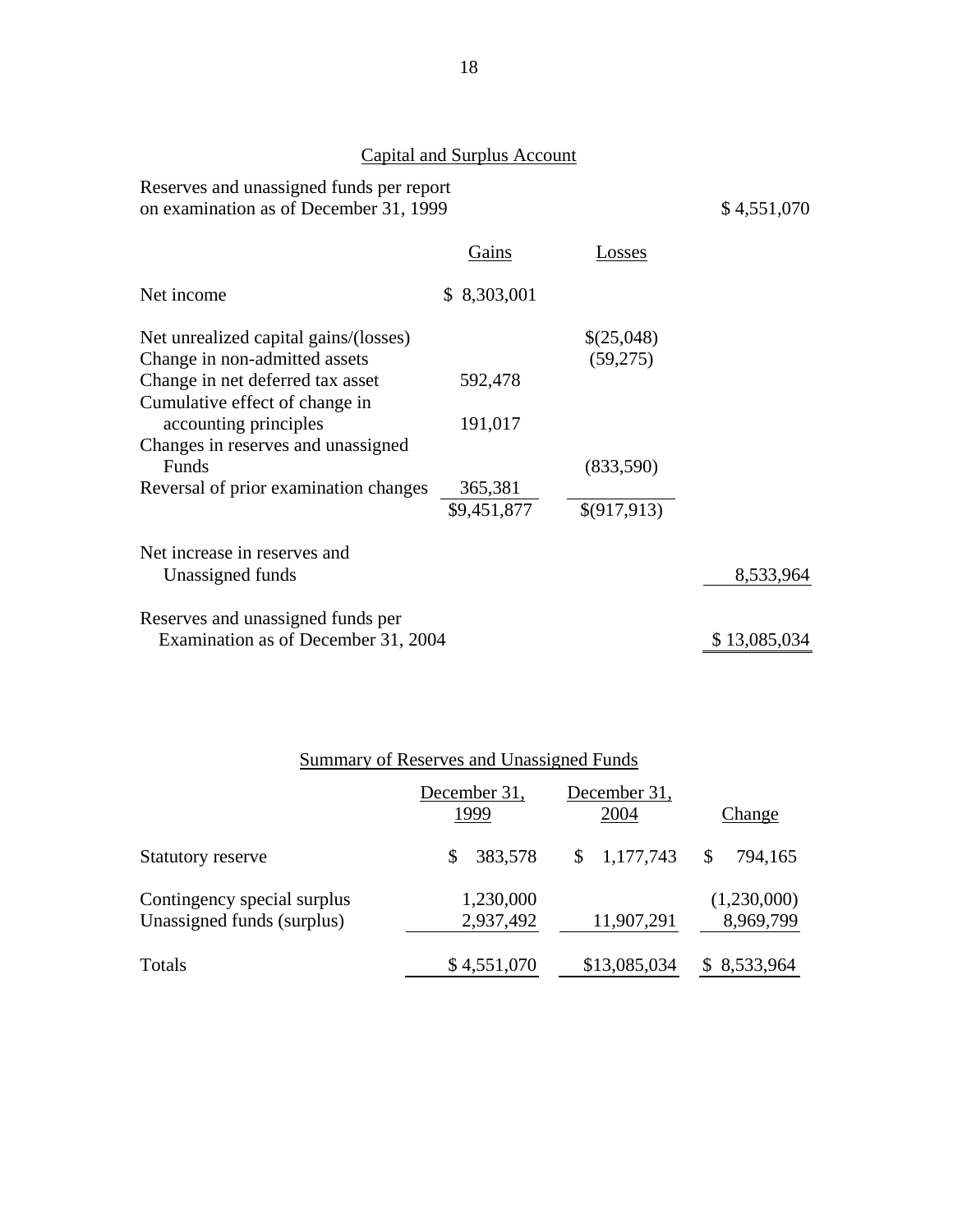## <span id="page-20-0"></span>**5. CLAIMS UNPAID AND UNPAID CLAIMS ADJUSTMENT EXPENSES**

The examination liability of \$1,243,635 is the same as the amount reported by the Plan as of June 30, 2004.

The examination analysis was conducted in accordance with generally accepted actuarial principles and practices and was based on statistical information contained in the Plan's internal records and in its filed annual statements.

#### **6. TREATMENT OF POLICYHOLDERS AND CLAIMANTS**

In the course of this examination, a review was made of the manner in which the Plan conducts its business practices and fulfills its contractual obligations to policyholders and claimants. The review was general in nature and is not to be construed to encompass the more precise scope of a market conduct examination.

The general review was directed at practices of the Plan in the following major areas:

- A. Claims processing
- B. Rating

#### A. Claims Processing

#### 1. Prompt Settlement of Claims

The following categories of claims for the period January 1, 2004 through December 31, 2004 were reviewed: claims that took longer than 30 days to deny from the date that the Company had all the necessary information to adjudicate the claim; claims that took longer than 30 days to request further information, from the date that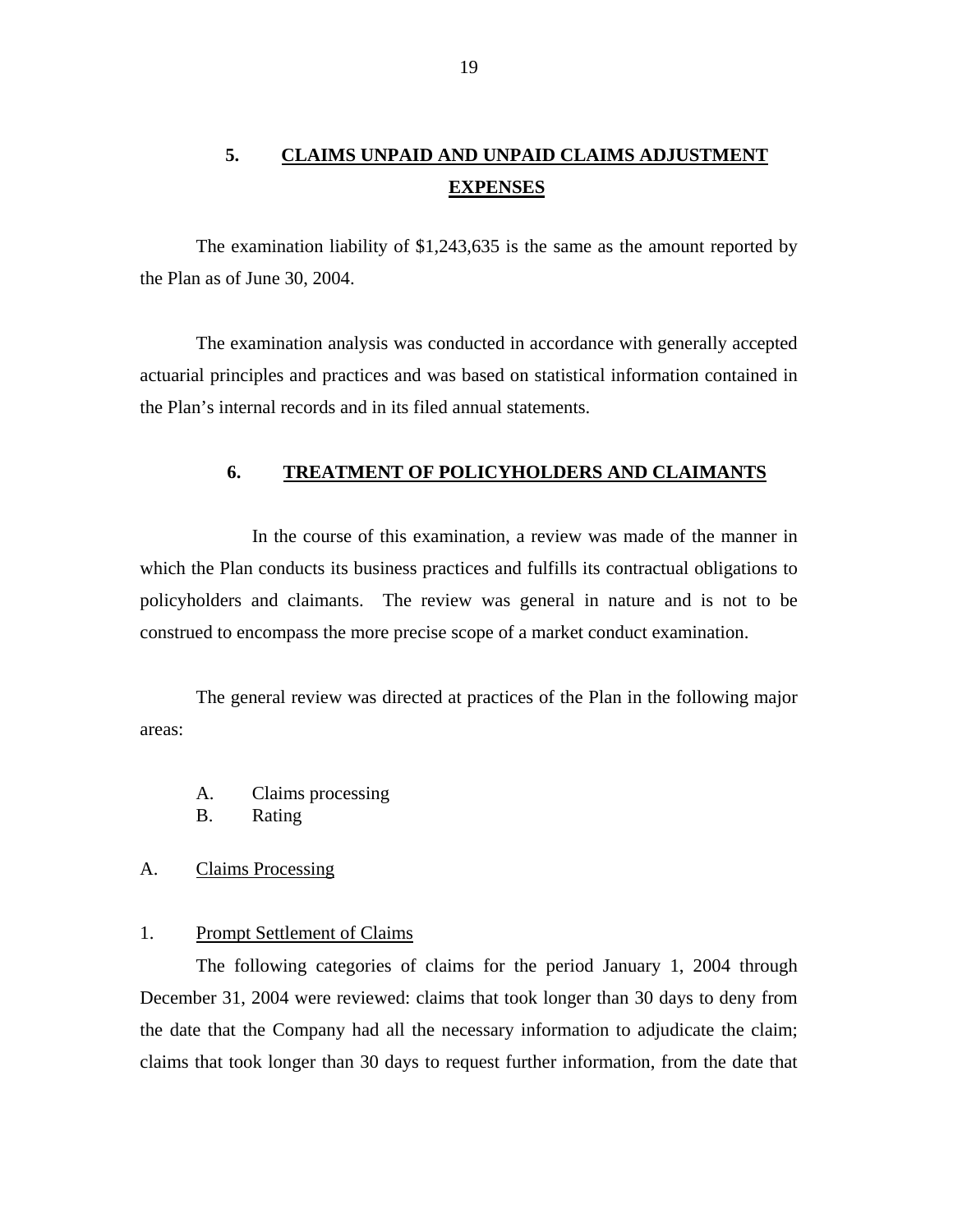the claim was reported and claims that took longer than 45 days to pay - from the date the claim and all information necessary to process the claim was received.

§3224-a(a) of the New York Insurance Law, states in part,

"(a) Except in a case where the obligation of an insurer…to pay a claim…is not reasonably clear, …such insurer…shall pay the claim…within 45 days of receipt of a claim or bill for services rendered."

§3224-a(b) of the New York Insurance Law, states, in part:

provider in writing within thirty calendar days of the receipt of the claim: "(b) In a case where the obligation of an insurer or an organization or corporation licensed or certified pursuant to article forty-three of this chapter or article forty-four of the public health law to pay a claim or make a payment for health care services rendered is not reasonably clear due to a good faith dispute regarding the eligibility of a person for coverage, the liability of another insurer or corporation or organization for all or part of the claim, the amount of the claim, the benefits covered under a contract or agreement, or the manner in which services were accessed or provided, an insurer or organization or corporation shall pay any undisputed portion of the claim in accordance with this subsection and notify the policyholder, covered person or health care

stating the specific reasons why it is not liable; or  $(1)$  that it is not obligated to pay the claim or make the medical payment,

 $(2)$  to request all additional information needed to determine liability to pay the claim or make the health care payment…"

§3224-a(c) of the New York Insurance Law, states:

"(c) Each claim or bill for health care services processed in violation of this section shall constitute a separate violation. In addition to the penalties provided in this chapter, any insurer or organization or corporation that fails to adhere to the standards contained in this section shall be obligated to pay to the health care provider or person submitting the claim, in full settlement of the claim or bill for health care services, the amount of the claim or health care payment plus interest on the amount of such claim or health care payment of the greater of the rate equal to the rate set by the commissioner of taxation and finance for corporate taxes…or twelve percent per annum, to be computed from the date the claim or health care payment was required to be paid. When the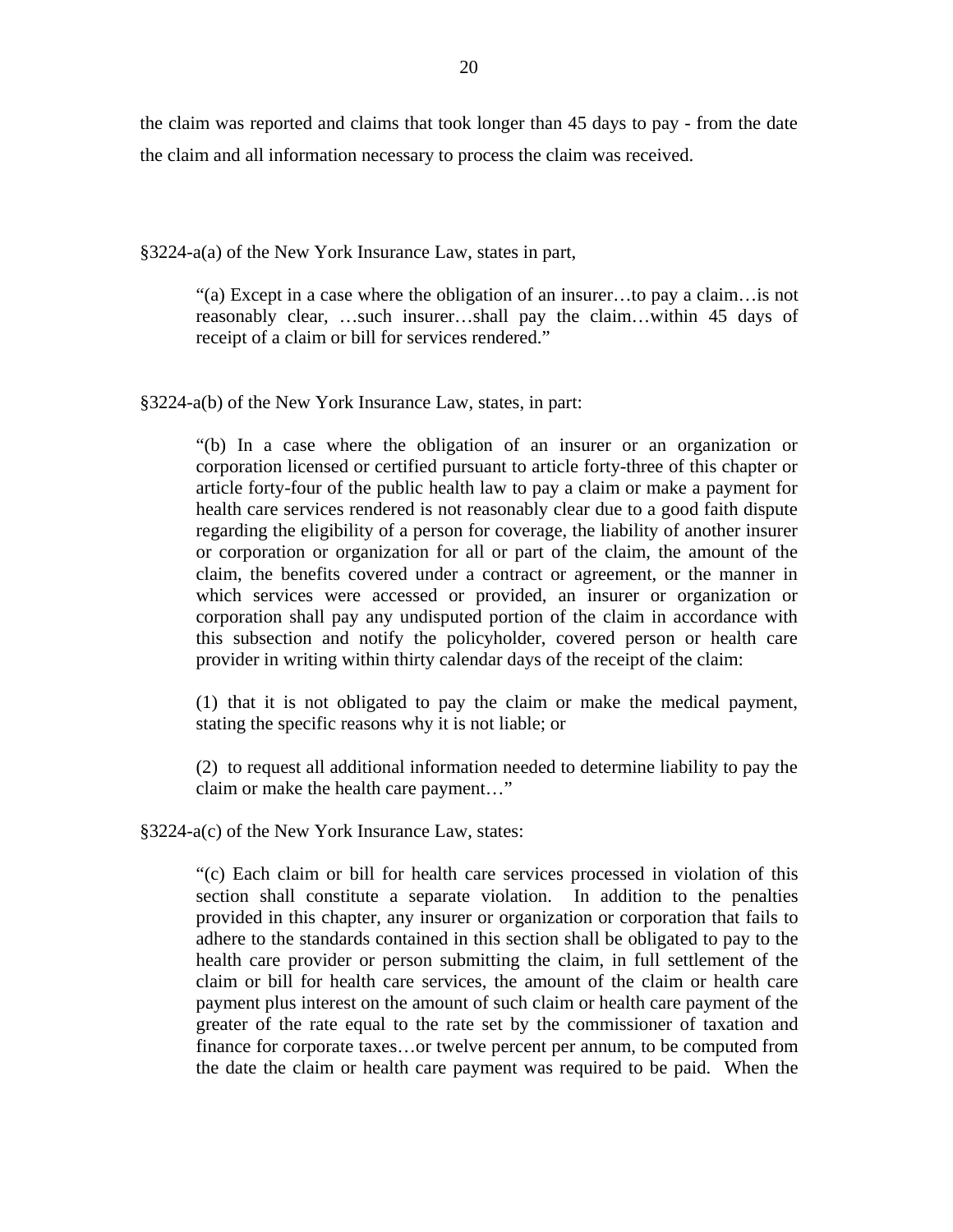<span id="page-22-0"></span>amount of interest is less (than) two dollars, an insurer or organization or corporation shall not be required to pay interest on such claim."

The findings resulting from this review was that the Company failed to pay interest that was due under §3224-a(c) in four instances. Further, it was found that 28 of the 167 claims reviewed were found to be in violation of §3224-a(b) of the New York Insurance Law, as detailed below:

- 15 claims were found to be in violation of §3224-a(b), according to the Company system, with no explanation for the delay in denying the claim.
- 13 claims that contained no explanations for the delay in payment, and therefore were in violation of §3224-a(a);

An error projection formula utilized determined with 95% assurance that there existed between 38 and 76 violations of the above-mentioned sections of the New York Insurance Law.

It is recommended the Plan comply with the provisions of Sections 3224-a(a) and 3224-a(b) of the New York Insurance Law.

#### 2. Attribute Sample

A claims review was performed using a statistical sampling methodology covering the claims processed in 2004, to evaluate the overall accuracy and compliance environment of the Company's claims processing.

The statistical random sampling process was performed using ACL for Windows©, an auditing software program devised to test various attributes deemed to be necessary for the successful processing of claims. The objective of the sampling process was to test and reach conclusions about all predetermined attributes, individually or in combination. The review incorporated processing attributes used by Vision Service Plan in their own quality analysis of claims processing. The sample size was comprised of 167 randomly selected claims.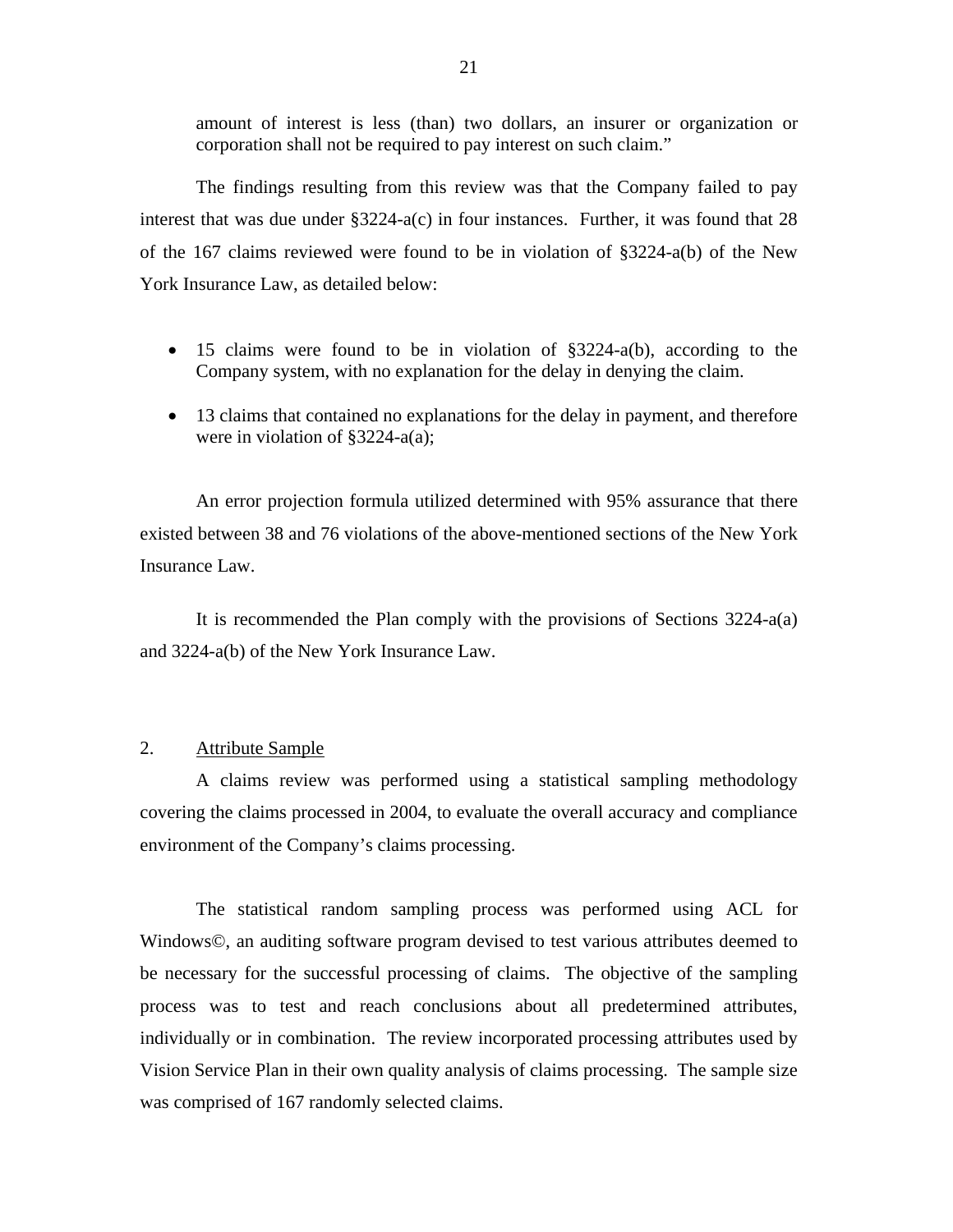<span id="page-23-0"></span>The sample of 167 claims was comprised of 34 denied claims and 133 paid claims. The term "claim" for the purpose of this memo is defined by the Company as the total number of items submitted by a single provider within a single claim form that is reviewed and entered into the claims processing system. A claim may consist of various lines or procedures. The basis of the Department's statistical sample of claims is the summarization of all the lines of a claim into one line (roll-up).

A paid claim was defined as any claim for which the Company was obligated to pay the claim or make the medical payment; a denied claim was one for which the Company was not obligated to pay the claim or make the medical payment. Any claim which contains at least one service line for which the Company is not obligated to pay for the service will be considered a denied claim, even if other service lines are paid (partially denied). There were thirteen claims in the sample that were partially denied.

It was found that only three (3) errors existed in the sample. This represents an accuracy rate of 98.2%.

#### B. Rating

The Plan was not able to document that its experience rating formula had been approved as required by New York Insurance Law §4308(b). New York Insurance Law, Section 4308(b) states in part as follows:

"No corporation subject to the provisions of this article shall enter into any contract unless and until it shall have filed with the superintendent a schedule of the premiums or, if appropriate, rating formula from which premiums are determined, to be paid under the contracts and shall have obtained the superintendent's approval thereof…"

It is recommended that the Plan submit its experience rating formula to the Department for approval.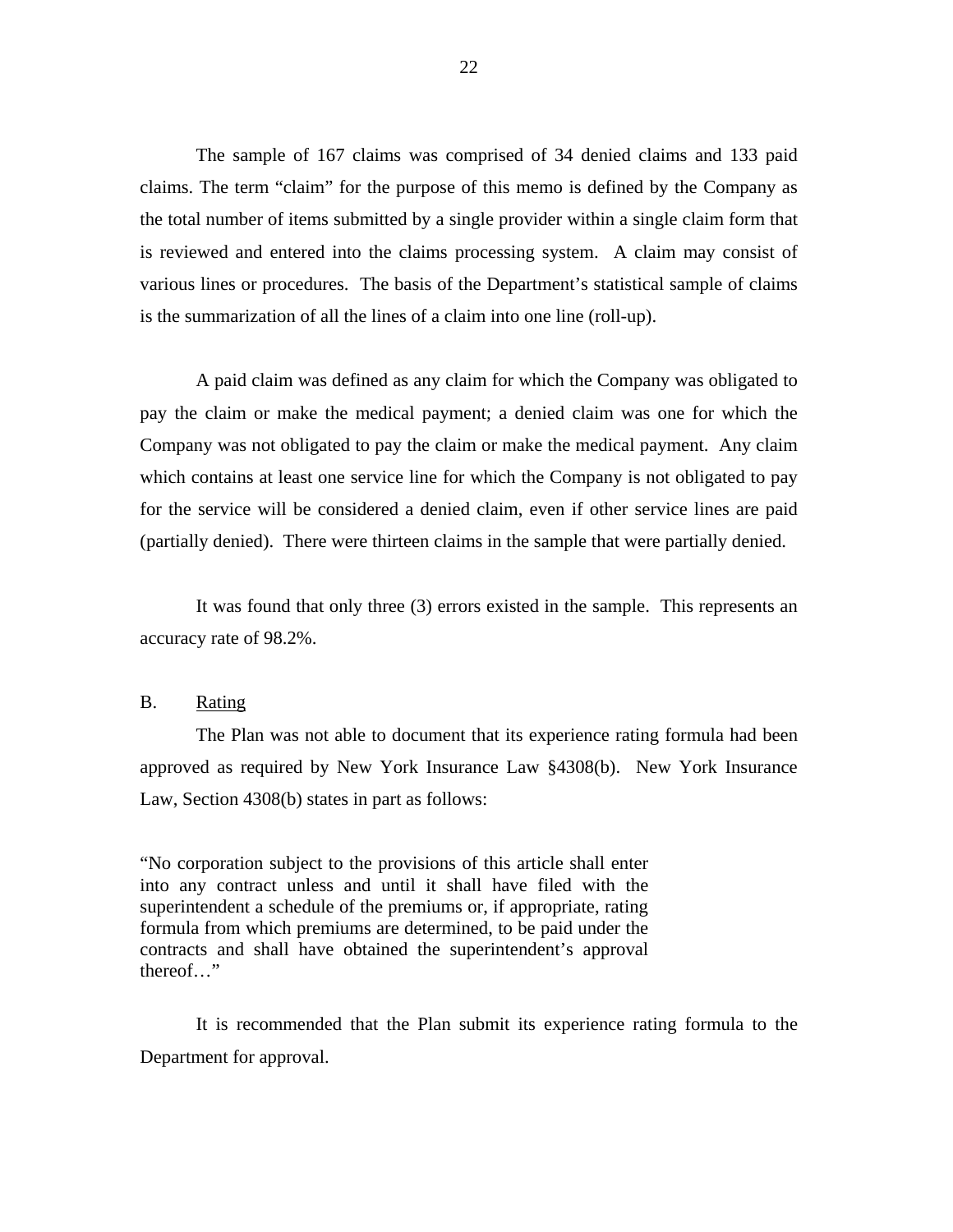#### <span id="page-24-0"></span>**7. COMPLIANCE WITH PRIOR REPORT ON EXAMINATION**

The prior report on examination contained the following comments detailed as follows (page numbers refer to the prior report):

#### **ITEM**

#### PAGE NO.

#### Management

- A. <u>Management</u><br>1. It is recommended that the Plan comply with New York Insurance 4 Law  $§4301(k)(4)$  on an ongoing basis. The Plan has complied with this recommendation.
	- 2. It is recommended that the Plan obey its own by-laws in the 5 maintenance of its board and the operation of its meetings. The Plan has complied with this recommendation.
	- 3. It is recommended that the Plan notify the Department of board 5 changes as specified in New York Insurance Law §4301(k)(2)(B). The Plan has complied with this recommendation.
	- 4. It is recommended that the board approve all investments as 5 required under New York Insurance Law §1411(a). The Plan has complied with this recommendation.
- B. Holding Company System It is again recommended that the current Administrative and 8 Marketing Agreement be amended to include a billing and settlement provision.

The Plan has complied with this recommendation.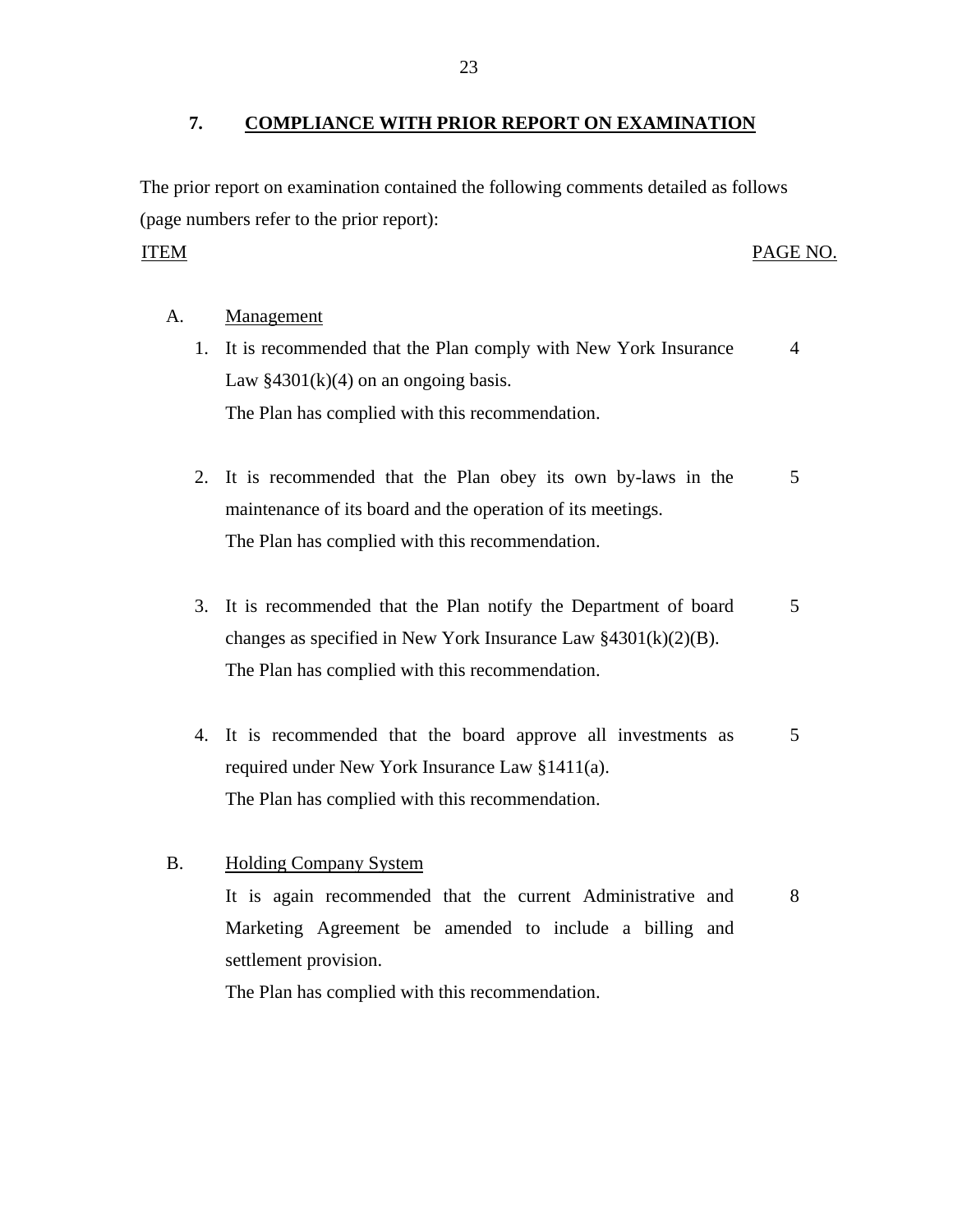- **Accounts and Records** C.
	- Accounts and Records<br>1. It is again recommended that the Plan amend its custodial agreement with the Bank of California to include a provision that the bank will give the securities held by it the same care given its own property of a similar nature.

9

The Plan has complied with this recommendation.

- 2. It is recommended that the Plan amend its custodial agreement with the Bank of California to include a provision that the insurer may obtain the most recent review of the custodian's system of internal controls pertaining to the custodian's record-keeping. The Plan has complied with this recommendation. 9
- **Abandoned Property**

D. Abandoned Property<br>It is recommended that the Plan comply with Abandoned Property Law §1316. 9

The Plan has not complied with this recommendation and it is repeated again in this Report on Examination.

**Stocks** 

E. Stocks<br>It is recommended that the Plan maintain its investments in compliance with the limitations noted in New York Insurance Law §1404. 13

The Plan has complied with this recommendation.

**Uncollected Premiums** 

F. Uncollected Premiums<br>It is recommended that the Plan comply with the "Rules for the Determination of Overdue Premiums, Other Than Life Insurance Premiums." 14

The Plan has complied with this recommendation.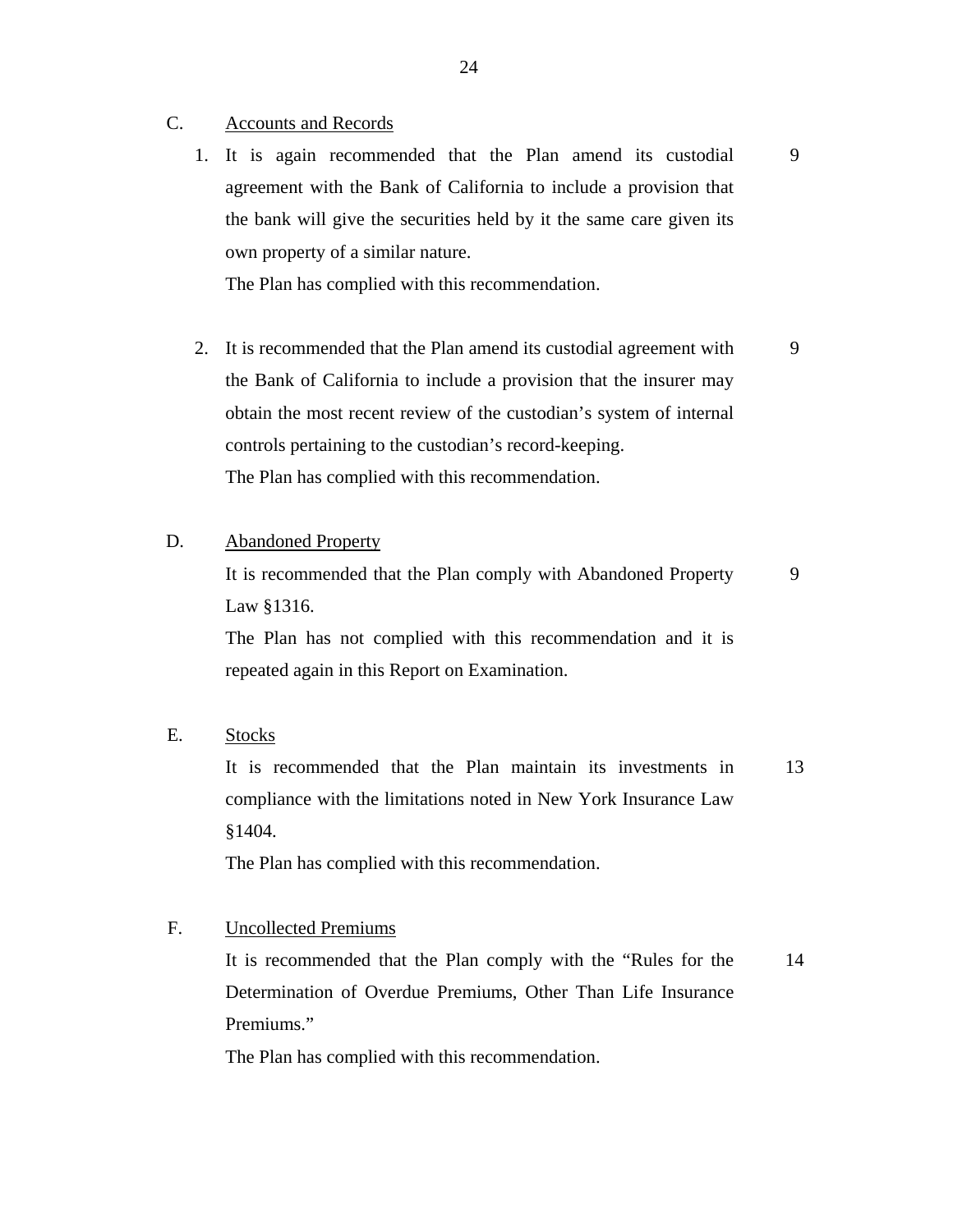#### **Sales and Advertising**

G. Sales and Advertising<br>It is recommended that the Plan maintain an advertising file in compliance with New York Regulation 34. The Plan has complied with this recommendation. 15

#### Underwriting H.

Underwriting<br>
1. It is recommended that the Plan comply with New York Insurance Law §4302 and limit its coverage to members in residence within the Plan's licensed area. 15

The Plan has complied with this recommendation.

Rating

I. Rating<br>It is recommended that the Plan obtain approval from the Department for its experience rating formula. 15

The Plan has not complied with this recommendation and it is repeated again in this Report on Examination.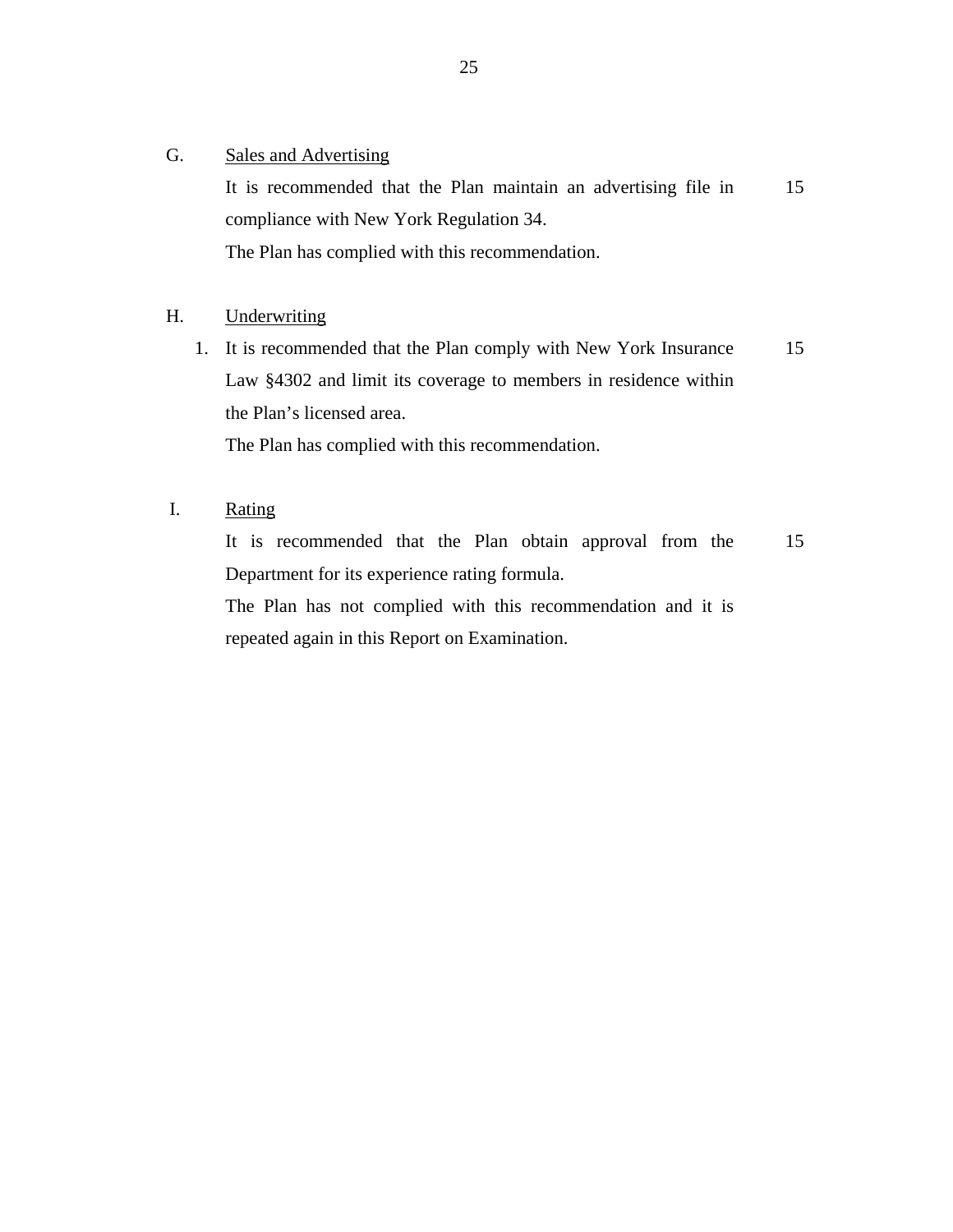#### **8. SUMMARY OF COMMENTS AND RECOMMENDATIONS**

#### **ITEM**

#### PAGE NO.

#### Description of Plan

A. Description of Plan<br>It is recommended that the Board of Directors meet quarterly at a 6 minimum to review the quarterly financial condition of the Plan and evince fiduciary oversight.

#### **Abandoned Property**

B. Abandoned Property<br>It is recommended with regard to publishing of notices of 10 unclaimed property that the Plan comply with New York Abandoned Property Law §1316.

#### Risk Revenue

- C. Risk Revenue<br>1. It is recommended the Plan comply with Section 4235(c) of the 11 New York Insurance Law and refrain from issuing subscriber contracts to HMOs relative to the administration of vision coverage provided to members of such HMOs.
- 2. It is recommended that the Plan comply with New York 12 Department of Health Regulation Part 98-1.18(d) (10 NYCRR 98- 1.18(d)) by transacting business through its subsidiary IPA. Such business should include the detailed accounting transactions for all funds received from the HMOs, including fees for services performed by the IPA, and for disbursements of all such funds.
- 3. It is recommended that EVSP comply with New York Department 12 of Health Regulation Part 98-1.18(d) (10 NYCRR 98-1.18(d)) by recording management administrative fees within its accounts and records.

26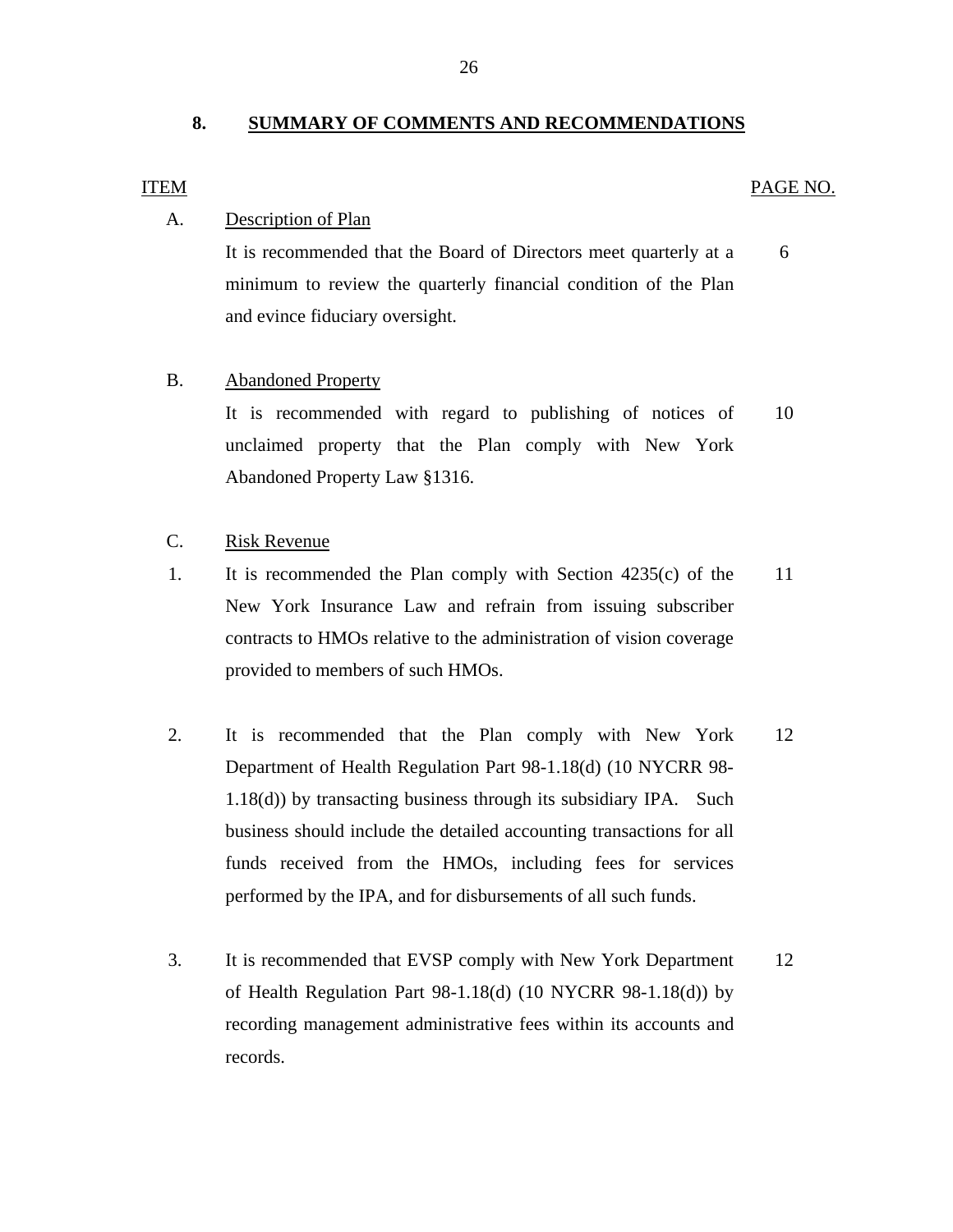#### **Administrative Service Contract Revenue**

D. Administrative Service Contract Revenue<br>It is recommended the Plan follow the disclosure requirements for an ASC plan in accordance with SSAP No. 47, paragraph 12, item b. 13

#### Fee-for-Service

E. Fee-for-Service<br>It is recommended the Plan report revenue and medical expenses associated with uncovered benefits in accordance with the instructions for Fee-for-Service found within the NAIC 2004 Annual Statement Instructions – Health, Statement of Revenue and Expenses at page 55, line 4. 14

#### Parent, Subsidiary and Affiliates F.

1. It is recommended that the Plan comply with Sections  $1505(a)(1)$ and 1505(d)(3) of the New York Insurance Law relative to the reimbursement of services by affiliated labs. 15

#### **Prompt Settlement of Claims**

G. Prompt Settlement of Claims<br>It is recommended the Plan comply with the provisions of Sections 3224-a(a) and 3224-a(b) of the New York Insurance Law. 21

#### Rating

H. Rating<br>It is recommended that the Plan submit its experience rating formula to the Department for approval. 22